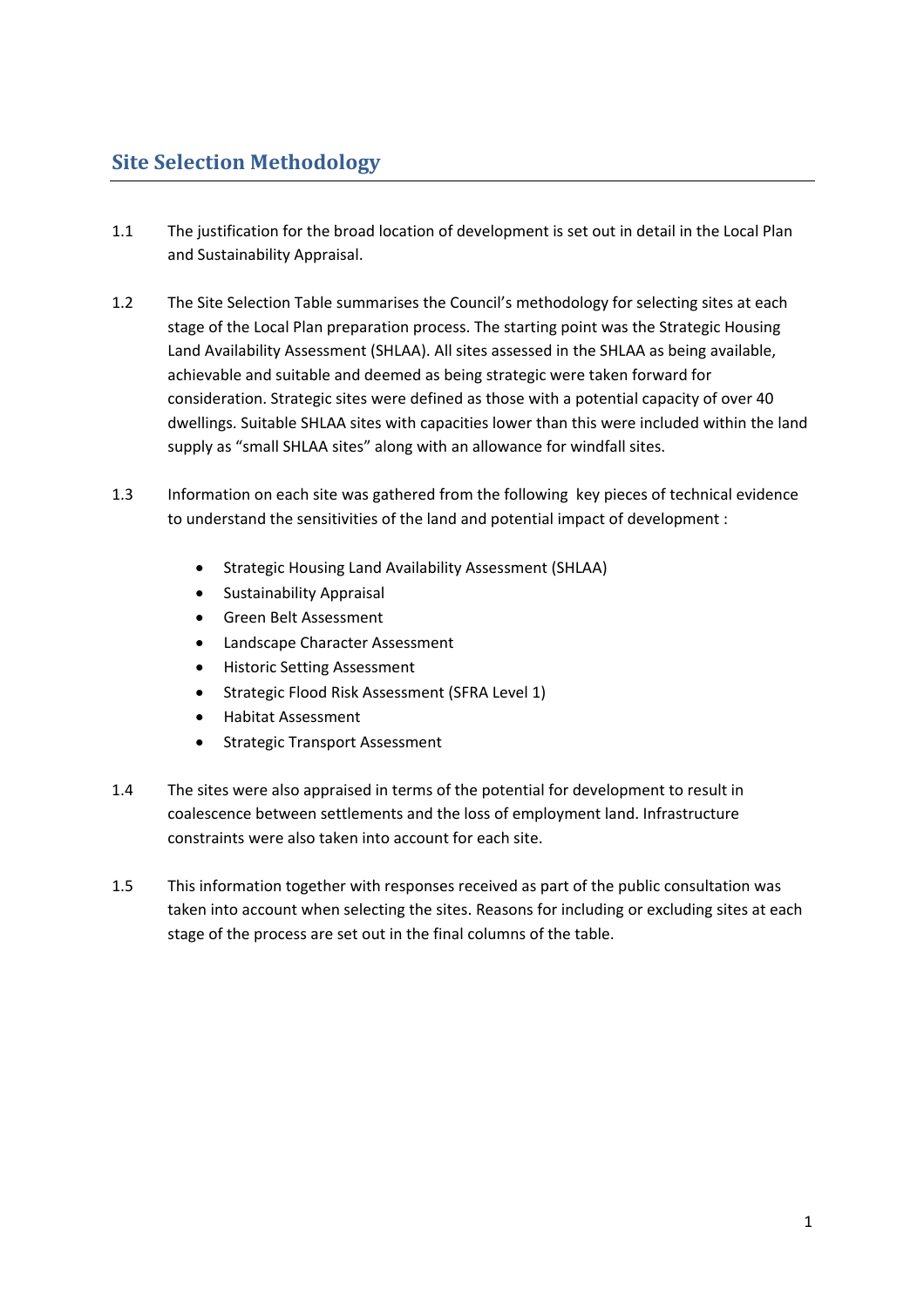|                                                                                                                | framework where deemed to be strategic. Strategic sites were defined as those with a potential capacity of 40 dwellings or ove                                                                                                                                                                                                                                                                                                                         |                                                                                                                                                                        |                                                                                                                                                                                                                                                                                                                                                                                                                                                                                                                                                                                                                                                                                                                                                                                                                                                                                                                                                                                                                                                                                                                                                                                                                                                                                                                                                                                                                                                                                                                                                                                                                                                                                                                                                                                                                                                                                                                                                                                                                                                                                                                                                                                                                                                                                                                                                                                                              |                                                                                                                                                                                                                                                                                                                                                                                                                                                                                                                                                                                                                                                                                                                                                                                                                                                                                                      |                                                                                                                                                                                                                                                                                                                                                                                                                                                                                                                                                                                                                                                                                                                                                                                                                                                                                                                                                                                                                 |                                     |                                                                                                                                                                                                                         |                                                                                                                                                                                                                                                                                                                                                                                                                                                                                                                                                                                                                                                                                                                                                                                                                                                                                                                                        |                                                                                                                                                                                                                                                                                                                                                                                                                                                       |                                                                                                                                                                                                                                                                                                                                                                                                                                                                                                                                                                                                                      |                                                                                                                                                                                                                                                                                                                                                                                                                                                                                                                                                                                                                                                                    |                                                                                                                                                                                                                                                                                       |                                                                                                                                                                                                                                                                                                                                                                                                                                                      |                                                                                                                                                                                                                                                                                                                                                                                                                                                                                                                                | mission Draft Local Plan                                                                                                                                                                                                                                                                                                                                                                                                                                                                                                                                                                                                                                                                                                                                                                                                                                                                                                                                                                                                                                                                                                                                                                                                                                                                                                             |
|----------------------------------------------------------------------------------------------------------------|--------------------------------------------------------------------------------------------------------------------------------------------------------------------------------------------------------------------------------------------------------------------------------------------------------------------------------------------------------------------------------------------------------------------------------------------------------|------------------------------------------------------------------------------------------------------------------------------------------------------------------------|--------------------------------------------------------------------------------------------------------------------------------------------------------------------------------------------------------------------------------------------------------------------------------------------------------------------------------------------------------------------------------------------------------------------------------------------------------------------------------------------------------------------------------------------------------------------------------------------------------------------------------------------------------------------------------------------------------------------------------------------------------------------------------------------------------------------------------------------------------------------------------------------------------------------------------------------------------------------------------------------------------------------------------------------------------------------------------------------------------------------------------------------------------------------------------------------------------------------------------------------------------------------------------------------------------------------------------------------------------------------------------------------------------------------------------------------------------------------------------------------------------------------------------------------------------------------------------------------------------------------------------------------------------------------------------------------------------------------------------------------------------------------------------------------------------------------------------------------------------------------------------------------------------------------------------------------------------------------------------------------------------------------------------------------------------------------------------------------------------------------------------------------------------------------------------------------------------------------------------------------------------------------------------------------------------------------------------------------------------------------------------------------------------------|------------------------------------------------------------------------------------------------------------------------------------------------------------------------------------------------------------------------------------------------------------------------------------------------------------------------------------------------------------------------------------------------------------------------------------------------------------------------------------------------------------------------------------------------------------------------------------------------------------------------------------------------------------------------------------------------------------------------------------------------------------------------------------------------------------------------------------------------------------------------------------------------------|-----------------------------------------------------------------------------------------------------------------------------------------------------------------------------------------------------------------------------------------------------------------------------------------------------------------------------------------------------------------------------------------------------------------------------------------------------------------------------------------------------------------------------------------------------------------------------------------------------------------------------------------------------------------------------------------------------------------------------------------------------------------------------------------------------------------------------------------------------------------------------------------------------------------------------------------------------------------------------------------------------------------|-------------------------------------|-------------------------------------------------------------------------------------------------------------------------------------------------------------------------------------------------------------------------|----------------------------------------------------------------------------------------------------------------------------------------------------------------------------------------------------------------------------------------------------------------------------------------------------------------------------------------------------------------------------------------------------------------------------------------------------------------------------------------------------------------------------------------------------------------------------------------------------------------------------------------------------------------------------------------------------------------------------------------------------------------------------------------------------------------------------------------------------------------------------------------------------------------------------------------|-------------------------------------------------------------------------------------------------------------------------------------------------------------------------------------------------------------------------------------------------------------------------------------------------------------------------------------------------------------------------------------------------------------------------------------------------------|----------------------------------------------------------------------------------------------------------------------------------------------------------------------------------------------------------------------------------------------------------------------------------------------------------------------------------------------------------------------------------------------------------------------------------------------------------------------------------------------------------------------------------------------------------------------------------------------------------------------|--------------------------------------------------------------------------------------------------------------------------------------------------------------------------------------------------------------------------------------------------------------------------------------------------------------------------------------------------------------------------------------------------------------------------------------------------------------------------------------------------------------------------------------------------------------------------------------------------------------------------------------------------------------------|---------------------------------------------------------------------------------------------------------------------------------------------------------------------------------------------------------------------------------------------------------------------------------------|------------------------------------------------------------------------------------------------------------------------------------------------------------------------------------------------------------------------------------------------------------------------------------------------------------------------------------------------------------------------------------------------------------------------------------------------------|--------------------------------------------------------------------------------------------------------------------------------------------------------------------------------------------------------------------------------------------------------------------------------------------------------------------------------------------------------------------------------------------------------------------------------------------------------------------------------------------------------------------------------|--------------------------------------------------------------------------------------------------------------------------------------------------------------------------------------------------------------------------------------------------------------------------------------------------------------------------------------------------------------------------------------------------------------------------------------------------------------------------------------------------------------------------------------------------------------------------------------------------------------------------------------------------------------------------------------------------------------------------------------------------------------------------------------------------------------------------------------------------------------------------------------------------------------------------------------------------------------------------------------------------------------------------------------------------------------------------------------------------------------------------------------------------------------------------------------------------------------------------------------------------------------------------------------------------------------------------------------|
|                                                                                                                | <b>SHLAA Assessment</b>                                                                                                                                                                                                                                                                                                                                                                                                                                |                                                                                                                                                                        | <b>Sustainability Appraisal</b>                                                                                                                                                                                                                                                                                                                                                                                                                                                                                                                                                                                                                                                                                                                                                                                                                                                                                                                                                                                                                                                                                                                                                                                                                                                                                                                                                                                                                                                                                                                                                                                                                                                                                                                                                                                                                                                                                                                                                                                                                                                                                                                                                                                                                                                                                                                                                                              | <b>Greenbelt Assessment</b><br>Assessment against five<br>Further assessment of land                                                                                                                                                                                                                                                                                                                                                                                                                                                                                                                                                                                                                                                                                                                                                                                                                 | andscape Character Assessment                                                                                                                                                                                                                                                                                                                                                                                                                                                                                                                                                                                                                                                                                                                                                                                                                                                                                                                                                                                   | <b>Historic Settings Assessment</b> |                                                                                                                                                                                                                         | <b>Habitat Assessment</b>                                                                                                                                                                                                                                                                                                                                                                                                                                                                                                                                                                                                                                                                                                                                                                                                                                                                                                              | otential coalescence between settlements (see<br>landscape assessment part 2)                                                                                                                                                                                                                                                                                                                                                                         | Loss of employment land Transport infrastructure constraints                                                                                                                                                                                                                                                                                                                                                                                                                                                                                                                                                         | Other infrastructure Constraints                                                                                                                                                                                                                                                                                                                                                                                                                                                                                                                                                                                                                                   |                                                                                                                                                                                                                                                                                       |                                                                                                                                                                                                                                                                                                                                                                                                                                                      |                                                                                                                                                                                                                                                                                                                                                                                                                                                                                                                                |                                                                                                                                                                                                                                                                                                                                                                                                                                                                                                                                                                                                                                                                                                                                                                                                                                                                                                                                                                                                                                                                                                                                                                                                                                                                                                                                      |
| Site (including site area and<br>otential capacity)<br>Vorth of Milverton (West)<br>38.6 Hectares (approx. 670 | hysical constraints -<br>Owner willing to release site<br>railway line on western<br>r mixed use development<br>boundary, footpath<br>through centre of site, pa<br>of site within water source<br>rotection zone and area<br>of ground water<br>vulnerability, grade 2<br>gricultural land, part<br>adjacent to Leamingtor<br>conservation area.                                                                                                      | Achievable<br>Yes - however scale of<br>development will require<br>significant contribution<br>towards infrastructure<br>including transport,<br>education and health | Assessment<br>The site currently does not have access to public transport (despite being close to a GP Surgery and<br>hools (within 1.5 miles) and at this stage, little detail is known about existing traffic issues such as<br>congestion. There is the potential for short to long term negative effects on SA objective 2 (sustainable special character of<br>ansport) through increased levels of traffic on the surrounding road network. The Local Plan will include Leamington Spa, retention of eldetailed study but majority is<br>oolicies to ensure that traffic and transport issues are identified and that appropriate mitigation are<br>mplemented as well as introduce requirements for developers to contribute to transport infrastructure regeneration by encouraging<br>mprovements. Suitable infrastructure improvements would be required to ensure that there are no<br>adverse effects on the surrounding road network. Air, light and noise pollution are likely to increase<br>particularly in the short term during the construction phases and the presence of the railway to the west<br>ould be a potential nuisance source for new development. There is potential for contamination to be<br>present as the site is adjacent to an old landfill and quarry site. In addition, development of the site will<br>result in the loss of high grade agricultural land leading to minor negative effects on soil. Development at<br>his site would lead to the loss of Greenfield and Green Belt Land with the potential for a significant long<br>term negative effect on the prudent use of land. There is the potential for a long term negative effect on<br>andscape as the area has been identified as having a medium landscape value, however, if a sensitive<br>pproach to development is taken there is the potential for it to be quite well contained. There is also an<br>ppportunity to enhance the existing urban/ rural interface. The effects on historic environment are<br>certain at this stage. The effects will depend on the presence/absence of archaeology                                                                                                                                                                                                                                                                                             | ourposes of the Greenbelt<br>meeting three or less purposes<br>VL6A - Meets three purposes Transition from urban to rural is Medium value November 2012 work - Landscape has a range of<br>ontributes to restricting<br>successful with some urban<br>orawl from north of<br>inge uses (playing fields,<br>mington Spa, contributes schools and allotments) creation<br>preserving the setting and transition to arable based<br>culture. Recommend furthe<br>greenbelt will assist urban<br>retained in the greenbelt<br>use of derelict and other<br>urban land                                                                                                                                                                                                                                                                                                                                    | Landscape value<br>Comments<br>issets which could help to provide a distinctive<br>evelopment. Green infrastructure planning could<br>provide considerable benefits to future and existing<br>esidents. Should aim to create network of non<br>ehicular routes around north Leamington including<br>vildlife corridors and other multifunctional uses.<br>etting of Old Milverton and the Avon Valley should<br>e protected. Visual impacts could be mitigated by<br>voiding built development on some areas of high<br>round. The extent of sustainable development might<br>e defined by acceptable infrastructure provision                                                                                                                                                                                                                                                                                                                                                                                  |                                     | Level 1 SFRA April 2013<br>flood zone 2 in northern site area.<br>water flooding- should be                                                                                                                             | Mainly flood zone 1, minor areas of Area comprises of arable land, rich hedgerows and allotments including a wide Potential coalescence between Old Milverton and<br>range of species. Northern edge consists of a linear pLWS/SINC River Avon SP36Li8d Blackdown and the main urban area of Leamington<br>ow to medium risk of surface water  and a pLWS/SINC Hill Wootton Farm Meadows SP36E2 which should be retained.<br>flooding. Medium risk of ground and a buffer zone implemented to prevent direct or indirect impacts. River Avon<br>uns along the north boundary with high potential for supporting protected species.<br>investigated further through a FRA. Resurvey of pLWS /SINCs, River Avon and ponds necessary. All species rich<br>nedgerows, ponds and reed beds and mature trees should be retained with a buffer                                                                                                |                                                                                                                                                                                                                                                                                                                                                                                                                                                       | If entire site was developed would need to dual the Potential high impact on sewerage<br>A452 or Leamington Northern Relief Road. Related<br>works include improvements to the A452 Bericote  <br>and Blackdown roundabouts                                                                                                                                                                                                                                                                                                                                                                                          | frastructure capacity, known sewer<br>flooding appraised as part of Severn<br>rent sewer investment programme.<br>Further hydraulic modelling needed to growth to sites in the South of the<br>dentify impact.                                                                                                                                                                                                                                                                                                                                                                                                                                                     | for mixed use. In line with the<br>listrict due to highway network                                                                                                                                                                                                                    | Entire site allocated as a strategic site Alternative sites available, the very Site removed from Local Plan<br>special circumstances to justify<br>dispersal approach option and concern development in the greenbelt have<br>over deliverability of a higher level of not been demonstrated, land has<br>important amenity value, would result the south of the district. Focus on<br>coalescence between Leamington<br>and Old Milverton          | trategy. Updated transport<br>evidence suggests more<br>development could be delivered to support for the changes to the<br>maximising brownfield<br>pportunities through the<br>ationalisation of existing<br>underutilised employment areas<br>informed through the findings of would ensure impacts are not<br>he Employment Land Update:<br>2013). Lower overall employment be more able to cope<br>and requirement will increase<br>esidential capacity on non<br>greenbelt allocations.                                  | Not included as a proposal so limited<br>Site not included. Exceptional<br>umber of responses relating specifically c<br>cumstances for green belt release<br>o this site. A significant amount of<br>ave not be sufficiently justified. Studies<br>how that infrastructure can be<br>evelopment strategy with development improved to cope with proposed<br>cused away from the north Leamingto<br>ibution of development and indee<br>reenbelt. However, also a significant a more focused distribution of<br>umber of objections suggesting<br>velopment could have advantages ir<br>nclusion of this site would be fairer and delivering transport mitigation<br>ncentrated and infrastructure would                                                                                                                                                                                                                                                                                                                                                                                                                                                                                                                                                                                                                             |
| North of Milverton (East) 34.7<br>Hectares (approx. 610 dwellings)<br>North of Milverton                       | Owner willing to release site  Yes - however scale of<br>hysical constraints -<br>railway line on western<br>r mixed use development<br>oundary, footpath<br>ithin 2 years<br>through centre of site, par<br>of site within water source<br>protection zone and area<br>of ground water<br>vulnerability, grade 2<br>agricultural land, part<br>adjacent to Leamington<br>conservation area.<br>Owner willing to release site<br>hysical constraints - | development will requ<br>significant contribution<br>towards infrastructure<br>including transport,<br>education and health                                            | he site is adjacent the North of Milverton (West) site and therefore the effects on: prudent use of land<br>ural environment and landscape; air, light and noise pollution (although site is not next to a railway:<br>d therefore effects are minor instead of major); and transport, are expected to be similar.<br>At this stage the effect on the historic environment and natural environment is likely to be minor<br>negative. The south-eastern part of the site is adjacent to the Leamington Spa Conservation area and<br>although the presence of archaeology is unknown, the area has a rich heritage and it does include a mi<br>vatercourse designated as a local wildlife site linked to the River Avon which could be directly affected.<br>A tiny fraction to the very north-east of the site is at risk from flooding. It is assumed that appropriate<br>nitigation will be put in place at the development management level. The north/north-eastern part of<br>he site is within a water source protection zone and an area of groundwater vulnerability and as a result<br>he allocation could have major negative effects on water quality<br>Yes - however scale of This site includes both the East and West allocations mentioned above and therefore both positive and                                                                                                                                                                                                                                                                                                                                                                                                                                                                                                                                                                                                                                                                                                                                                                                                                                                                                                                                                                                                                                                                                                             | VL6A - Meets three purposes Transition from urban to rural is  Medium value   November 2012 work - Landscape has a range of<br>tributes to restricting<br>cessful with some urban:<br>orawl from north of<br>inge uses (playing fields,<br>Leamington Spa, contributes schools and allotments) creating<br>preserving the setting and transition to arable based<br>cial character of<br>agriculture. Recommend furthe<br>mington Spa, retention of detailed study but majority is<br>eenbelt will assist urban<br>etained in the greenbelt<br>regeneration by encouraging<br>ise of derelict and other<br>ban land<br>WL6A - Meets three purposes Transition from urban to rural is Medium value                                                                                                                                                                                                    | issets which could help to provide a distinctive<br>levelopment. Green infrastructure planning could<br>provide considerable benefits to future and existing<br>sidents. Should aim to create network of non<br>ehicular routes around north Leamington including<br>vildlife corridors and other multifunctional uses.<br>etting of Old Milverton and the Avon Valley should<br>protected. Visual impacts could be mitigated by<br>voiding built development on some areas of high<br>round. The extent of sustainable development might<br>e defined by acceptable infrastructure provision<br>November 2012 work - Landscape has a range of                                                                                                                                                                                                                                                                                                                                                                  |                                     | Mainly flood zone 1, minor areas of<br>flood zone 2 in northern site area.<br>Low to medium risk of surface water<br>flooding. Medium risk of ground<br>water flooding-should be<br>investigated further through a FRA. | Area comprises of arable land, rich hedgerows and allotments including a wide<br>range of species. Northern edge consists of a linear pLWS/SINC River Avon SP36Li8d<br>and a pLWS/SINC Hill Wootton Farm Meadows SP36E2 which should be retained<br>and a buffer zone implemented to prevent direct or indirect impacts. River Avon<br>runs along the north boundary with high potential for supporting protected species<br>Resurvey of pLWS /SINCs, River Avon and ponds necessary. All species rich<br>nedgerows, ponds and reed beds and mature trees should be retained with a buffer<br>Mainly flood zone 1, minor areas of Area comprises of arable land, rich hedgerows and allotments including a wide Potential coalescence between Old Milverton and                                                                                                                                                                        | otential coalescence between Old Milverton and<br>Blackdown and the main urban area of Leamingtor                                                                                                                                                                                                                                                                                                                                                     | If entire site was developed would need to dual the Potential high impact on sewerage<br>A452 or Leamington Northern Relief Road. Related<br>works include improvements to the A452 Bericote<br>and Blackdown roundabouts                                                                                                                                                                                                                                                                                                                                                                                            | astructure capacity, known sewer<br>flooding appraised as part of Severn<br>Further hydraulic modelling needed to growth to sites in the south of the<br>identify impact.<br>Potential high impact on sewerage                                                                                                                                                                                                                                                                                                                                                                                                                                                     | for mixed use. In line with the<br>Trent sewer investment programme.   over deliverability of a higher level of   not been demonstrated, land has<br>district due to highway constraints.                                                                                             | Part of site allocated as a strategic site Alternative sites available, the very Site removed from Local Plan<br>special circumstances to justify<br>dispersal approach option and concern development in the greenbelt have<br>important amenity value, would result the south of the district. Focus on<br>in coalescence between Leamington<br>and Old Milverton<br>Allocated as a strategic site for mixed Alternative sites available, the very | strategy. Updated transport<br>evidence suggests more<br>development could be delivered to support for the changes to the<br>maximising brownfield<br>pportunities through the<br>ationalisation of existing<br>underutilised employment areas<br>informed through the findings of would ensure impacts are not<br>the Employment Land Update<br>2013. Lower overall employment be more able to cope<br>land requirement will increase<br>esidential capacity on non<br>greenbelt allocations.<br>Site removed from Local Plan | Not included as a proposal so limited<br>Site not included. Exceptional<br>cumstances for green belt release<br>mber of responses relating specifically ci<br>to this site. A significant amount of<br>ve not be sufficiently justified. Studies<br>ow that infrastructure can be<br>development strategy with developmer<br>nproved to cope with proposed<br>cused away from the north Leamingto<br>tribution of development and indeed<br>reenbelt. However, also a significant a more focused distribution of<br>number of objections suggesting<br>velopment could have advantages ir<br>inclusion of this site would be fairer and delivering transport mitigatior<br>concentrated and infrastructure would<br>lot included as a proposal so limited<br>Site not included. Exceptional                                                                                                                                                                                                                                                                                                                                                                                                                                                                                                                                          |
| Hectares (approx. 1,288 Dwellings)                                                                             | railway line on western<br>mixed use development<br>oundary, footpath<br>ithin 2 vears<br>hrough centre of site, pa<br>of site within water source<br>rotection zone and area<br>of ground water<br>vulnerability, grade 2<br>gricultural land, part<br>adjacent to Leamingtor<br>onservation area.                                                                                                                                                    | towards infrastructure<br>ncluding transport,<br>education and health                                                                                                  | development will require negative effects are likely to be enhanced / exacerbated leading to major effects on transport, prudent<br>significant contributions use of land; and air, light and noise pollution                                                                                                                                                                                                                                                                                                                                                                                                                                                                                                                                                                                                                                                                                                                                                                                                                                                                                                                                                                                                                                                                                                                                                                                                                                                                                                                                                                                                                                                                                                                                                                                                                                                                                                                                                                                                                                                                                                                                                                                                                                                                                                                                                                                                | ntributes to restricting<br>cessful with some urban<br>orawl from north of<br>nge uses (playing fields,<br>schools and allotments) creating<br>amington Spa, contributes<br>preserving the setting and transition to arable based<br>agriculture. Recommend furth<br>oecial character of<br>amington Spa, retention of detailed study but majority is<br>eenbelt will assist urban<br>ined in the greenbelt<br>generation by encouraging<br>ise of derelict and other<br>rban land                                                                                                                                                                                                                                                                                                                                                                                                                   | issets which could help to provide a distinctive<br>levelopment. Green infrastructure planning could<br>provide considerable benefits to future and existing<br>esidents. Should aim to create network of non<br>ehicular routes around north Leamington including<br>vildlife corridors and other multifunctional uses.<br>etting of Old Milverton and the Avon Valley should<br>protected. Visual impacts could be mitigated by<br>voiding built development on some areas of high<br>round. The extent of sustainable development might<br>e defined by acceptable infrastructure provision                                                                                                                                                                                                                                                                                                                                                                                                                  |                                     | flooding. Medium risk of ground<br>water flooding- should be                                                                                                                                                            | flood zone 2 in northern site area. range of species. Northern edge consists of a linear pLWS/SINC River Avon SP36Li8d Blackdown and the main urban area of Leamington<br>Low to medium risk of surface water and a pLWS/SINC Hill Wootton Farm Meadows SP36E2 which should be retained<br>and a buffer zone implemented to prevent direct or indirect impacts. River Avon<br>uns along the north boundary with high potential for supporting protected species<br>investigated further through a FRA. Resurvey of pLWS /SINCs, River Avon and ponds necessary. All species rich<br>edgerows, ponds and reed beds and mature trees should be retained with a buffer                                                                                                                                                                                                                                                                    |                                                                                                                                                                                                                                                                                                                                                                                                                                                       | If entire site was developed would need to dual the<br>A452 or Leamington Northern Relief Road. Related<br>works include improvements to the A452 Bericote<br>and Blackdown roundabouts                                                                                                                                                                                                                                                                                                                                                                                                                              | nfrastructure capacity, known sewer<br>looding appraised as part of Severn<br>Trent sewer investment programme.<br>Further hydraulic modelling needed to the South of the district due to<br>identify impact.                                                                                                                                                                                                                                                                                                                                                                                                                                                      | use. In line with the dispersal approach special circumstances to justify<br>of a higher level of growth to sites in not been demonstrated, land has<br>highway network constraints.                                                                                                  | option and concern over deliverability development in the greenbelt have evidence suggests more<br>important amenity value, would result the south of the district. Focus on<br>n coalescence between Leamington<br>and Old Milverton                                                                                                                                                                                                                | strategy. Updated transport<br>development could be delivered to support for the changes to the<br>maximising brownfield<br>opportunities through the<br>ationalisation of existing<br>underutilised employment areas<br>informed through the findings of would ensure impacts are not<br>he Employment Land Update:<br>2013). Lower overall employment be more able to cope<br>land requirement will increase<br>residential capacity on non<br>greenbelt allocations.                                                        | cumstances for green belt release<br>umber of responses relating specifically cirr<br>to this site. A significant amount of<br>ve not be sufficiently justified. Studies<br>how that infrastructure can be<br>development strategy with development improved to cope with proposed<br>cused away from the north Leamington dis<br>istribution of development and indeed<br>Greenbelt. However, also a significant a more focused distribution of<br>umber of objections suggesting<br>velopment could have advantages ir<br>inclusion of this site would be fairer and delivering transport mitigation<br>concentrated and infrastructure would                                                                                                                                                                                                                                                                                                                                                                                                                                                                                                                                                                                                                                                                                      |
| Red House Farm<br>Hectares (approx.200 Dwellings)                                                              | ite within three years<br>means of access,<br>lependant upon<br>greement with third<br>party, north eastern part<br>site slopes away steeply -<br>development on part of<br>site would be highly visible<br>from surrounding<br>ountryside                                                                                                                                                                                                             | suitable access to the                                                                                                                                                 | Physical constraints - no Willingness to bring forward Achievable in medium The delivery of between 220 - 250 dwellings will have a significant medium to long term effect on the SA W10 - Meets three purposes W10 - whilst i<br>term subject to securing objective relating to housing need. This will also have indirect positive effects on the economy, health of the greenbelt - Contributes justify expansion of Leamingto<br>and well being and poverty/ social exclusion through providing good quality housing. In relation to travel to safeguarding the<br>ind transport, the site has good access to public transport leading to Leamington's Centre with a bus stop countryside from<br>within approximately 50 m from the site. However, at this stage, little detail is known about existing encroachment East of<br>traffic and transport issues and how the allocation will affect them and access to the site is dependent on Leamington Spa, contributes development could be visually<br>igreement with a third party. Potential for a medium to long term negative effect on SA objective 2 lto preserving the setting and contained.<br>sustainable transport) through increased levels of traffic on the surrounding road network. Air, light and special character of<br>noise pollution are likely to increase - particularly in the short term during the construction phases. This Leamington Spa, retention of<br>may affect the residential areas to the west of the site. It is considered that suitable mitigation will be set the greenbelt will assist urban<br>out through development management policies in the Local Plan and will also be available at the project regeneration by encouraging<br>level to address negative effects. Development at this site would lead to the loss of Greenfield and Green the recycling of derelict land.<br>Belt Land with the potential for a significant long term negative effect on the prudent use of land. There<br>s the potential for a long term negative effect on landscape; however, if a sensitive approach to<br>levelopment is taken there is the potential for it to be quite well contained. There is also an opportunity  <br>o enhance the existing urban/ rural interface. The effects on historic environment are uncertain at this<br>tage. The effects will depend on the presence/absence of archaeology. | n this eastern boundary in<br>landscape planning terms<br>however there is potential that                                                                                                                                                                                                                                                                                                                                                                                                                                                                                                                                                                                                                                                                                                                                                                                                            | Medium value A sensitive development could avoid being visually<br>rominent and might have potential landscape<br>enefits. It is recommended that a slope at the south<br>ast corner of the site is not developed.                                                                                                                                                                                                                                                                                                                                                                                                                                                                                                                                                                                                                                                                                                                                                                                              |                                     |                                                                                                                                                                                                                         | Flood zone 1. Low to medium risk of Predominately arable with mature hedgerows and trees and improved grassland N/A<br>surface water flooding. Medium risk with low ecological value. The hedgerows are the most ecologically significant<br>of ground water flooding-should be aspect of this parcel due to their number and their value to wildlife. Ponds provide<br>ivestigated further through a FRA.    opportunities for breeding amphibians and will need to be surveyed. Minor<br>watercourse is potential water vole habitat and should be surveyed.                                                                                                                                                                                                                                                                                                                                                                         |                                                                                                                                                                                                                                                                                                                                                                                                                                                       | No improvements directly related. Can be<br>accommodated in proposed traffic mitigation                                                                                                                                                                                                                                                                                                                                                                                                                                                                                                                              | Limited access into site                                                                                                                                                                                                                                                                                                                                                                                                                                                                                                                                                                                                                                           | Site allocated for residential<br>development for 220 dwellings                                                                                                                                                                                                                       | Generally supportive comments.<br>Concern over potential drainage issues<br>and treatment of sewage due to<br>recent flooding in Lillington and that<br>greenbelt should only be developed<br>where there are very special<br>circumstances. Concern that the site<br>occupies the highest point in town so<br>will be seen for miles around.                                                                                                        | Area extended to reflect potential There was a relatively low level of<br>portunities for the wider<br>regeneration of Lillington.                                                                                                                                                                                                                                                                                                                                                                                             | te included. Further work completed<br>sponse to this site and of those who<br>how the site could help to underpin<br>did respond, there was a significant<br>viability and deliverability of a wider<br>regeneration scheme in Lillington<br>amount of support on the basis that it<br>could provide regeneration in Lillington<br>cluding significant environmental and<br>and is well located in terms of services housing improvements in the areas<br>ound the Crest. Potential for net<br>umber of houses delivered to slightly                                                                                                                                                                                                                                                                                                                                                                                                                                                                                                                                                                                                                                                                                                                                                                                                |
| Hectares (approx. 1,170 Dwellings)                                                                             | hysical constraints - site is Owner of large part of site has Development<br>expressed willingness to make understood to be<br>within a water source<br>protection zone and an the site available<br>rea of groundwater<br>vulnerability. A minor<br>vatercourse and footpath<br>traverse the site. Loss of<br>grade 2 agricultural land<br>over large area of the site<br>Potentially suitable subject<br>to alteration of Green belt                 | market although the<br>scale of development<br>will require significant<br>contributions towards<br>infrastructure                                                     | The effects on prudent use of land and transport, are expected to be similar to those identified for North  WL7 - Meets four purposes - No further assessment<br>of Milverton (East) as the site currently does not have access to public transport (despite being close to a contributes to restricting<br>achievable subject to the GP Surgery and schools (within 1 mile) and the development at this site would lead to the loss of<br>Greenfield and Green Belt Land. Air, light and noise pollution are likely to increase - particularly in the<br>hort term during the construction phases and this may affect the residential areas to the south of the safeguarding the countryside<br>site. In addition, there is potential for contamination to be present as the site contains an old quarry. It is from encroachment north of<br>considered that suitable mitigation will be set out through development management policies in the Local Leamington Spa, contributes<br>Plan and will also be available at the project level to address negative effects. There is the potential for a to preserving the setting and<br>long term major negative effect on landscape and a minor negative effect on natural environment as the special character of<br>area has been identified as being of high landscape value; there is a disused quarry and a water course on Leamington Spa, will assist<br>he site which could provide habitat for a number of protected species. . Also the site is within a water urban regeneration by<br>ource protection zone and an area of groundwater vulnerability and as a result the allocation could have encouraging recycling of<br>najor negative effects on water quality. The effects on historic environment are uncertain at this stage.    derelict land.<br>The effects will depend on the presence/absence of archaeology<br>Nestwood Heath (partial) 20 CO2, CO5, Within an area of high The owners have expressed a Subject to access from In relation to travel and transport, the site has good access to public transport with a bus stop within The s                                                                                                                                                                                                                                                                                       | prawl from the north of<br>Leamington, contributing to                                                                                                                                                                                                                                                                                                                                                                                                                                                                                                                                                                                                                                                                                                                                                                                                                                               | High value<br>November 2012 work - Landscape has a range of<br>issets which could help to provide a distinctive<br>levelopment. Green infrastructure planning could<br>rovide considerable benefits to future and existing<br>esidents. Should aim to create network of non<br>ehicular routes around north Leamington including<br>vildlife corridors and other multifunctional uses.<br>etting of Old Milverton and the Avon Valley should<br>e protected. Visual impacts could be mitigated by<br>voiding built development on some areas of high<br>round. The extent of sustainable development might<br>e defined by acceptable infrastructure provision<br>his forms a small part of a wider area. The landscape                                                                                                                                                                                                                                                                                         |                                     | lood zone 1. Low risk of surface Awaiting information<br>water flooding. Medium risk of<br>ground water flooding-should be<br>investigated further through a FRA.                                                       | lot covered by SFRA. None of this   Dominated by arable with numerous hedgerows. There are two pLWS/SINC                                                                                                                                                                                                                                                                                                                                                                                                                                                                                                                                                                                                                                                                                                                                                                                                                               | Assessed as having some development potential close to                                                                                                                                                                                                                                                                                                                                                                                                | The STA Phase 1 shows the impact of these sites Cooperation would need to be                                                                                                                                                                                                                                                                                                                                                                                                                                                                                                                                         | vesterly direction and there are a<br>which have known capacity constraints the South of the district due to<br>downstream. Hydraulic modelling<br>should be undertaken to confirm the<br>extent of any required capacity<br>nprovements for this level of<br>development.                                                                                                                                                                                                                                                                                                                                                                                         | nfrastructure, site is likely to drain in a luse. In line with the dispersal approach special circumstances to justify<br>umber of connection options, some of of a higher level of growth to sites in<br>highway network constraints.<br>Not included in allocation due to green N/A | Potential high impact on sewerage [Allocated as a strategic site for mixed  Alternative sites available, the very [Site removed from Local Plan<br>option and concern over deliverability development in the greenbelt have evidence suggests more<br>not been demonstrated, land has<br>coalescence between Leamington   maximising brownfield<br>and Old Milverton                                                                                 | strategy. Updated transport<br>development could be delivered to support for the changes to the<br>pportunities through the<br>ationalisation of existing<br>underutilised employment areas<br>informed through the findings of would ensure impacts are not<br>he Employment Land Update:<br>2013). Lower overall employment be more able to cope<br>land requirement will increase<br>esidential capacity on non<br>greenbelt allocations.<br>Not included in allocation due to                                              | Not included as a proposal so limited<br>Site not included. Exceptional<br>umber of responses relating specifically circumstances for green belt release<br>to this site. A significant amount of<br>ave not be sufficiently justified. Studies<br>ow that infrastructure can be<br>important amenity value, would result the south of the district. Focus on levelopment strategy with development limproved to cope with proposed<br>cused away from the north Leamingto<br>tribution of development and indeed<br>Greenbelt. However, also a significant a more focused distribution of<br>umber of objections suggesting<br>levelopment could have advantages in<br>nclusion of this site would be fairer and delivering transport mitigation<br>concentrated and infrastructure would<br>Not included in allocation due to green                                                                                                                                                                                                                                                                                                                                                                                                                                                                                                |
|                                                                                                                | Hectares (approx. 350 Dwellings)   C13(part)   landscape value, although   willingness to release the site   adjacent site/s and<br>potential opportunities for for development<br>ninor infilling and<br>videning of Burton Greer<br>ettlement footprint.<br>atisfactory environmen<br>onditions. Potentially<br>uitable if loss of high<br>quality landscape can be<br>nitigated and access<br>esolved. Some loss of<br>Grade 2 Agricultural Land    | area of high quality                                                                                                                                                   | approximately 50 m from the site. However, existing traffic and transport issues and how the allocation [C14C. It is assessed as<br>ability of development to will affect them and access to the site is dependent on agreement with a third party. Potential for a<br>mitigate against loss of medium to long term negative effect on SA objective 2 (sustainable transport) through increased levels of the green : it contributes to Predominantly agricultural with<br>traffic on the surrounding road network. In addition, air, light and noise pollution are likely to increase - preventing urban sprawl,<br>landscape in countryside particularly in the short term during the construction phases and this may affect the residential areas to safeguard to countryside from Generally enclosed landscape.<br>he North of the site. It is considered that suitable mitigation will be set out through development<br>nanagement policies in the Local Plan and will also be available at the project level to address negative encourages the recycling of<br>effects. Also the development of the site will result in the loss of high grade agricultural land leading to derelict land<br>ninor negative effects on soil. Development at this site would lead to the loss of Greenfield and Green<br>Belt Land with the potential for a significant long term negative effect on the prudent use of land. There<br>s the potential for a long term major negative effect on landscape and minor negative effects on natural<br>environment as the parts of the site have been identified as being of high landscape value and there are<br>wo local wildlife sites adjacent to the site. There are also some hedgerows and mature trees on the site<br>that should be protected from development. For this site, there could be minor negative effects on<br>ealth as development of the site could result in the loss of a sports field. In addition, the effects on<br>istoric environment are uncertain at this stage. The effects will depend on the presence/absence of                                                                                                                                                                                                                                                                                                                     | ough there are few dramatic<br>fulfilling 3 out of 5 purposes of physical features.<br>e ribbon development.<br>ncludes Black Waste Wood, ar<br>croachment and<br>ancient woodland and contains<br>a ain footpath                                                                                                                                                                                                                                                                                                                                                                                                                                                                                                                                                                                                                                                                                    | etween Coventry and Kenilworth has recognised<br>nportance as Green Belt and it<br>considered that these functions must be<br>afeguarded. A variety of housing development has<br>een proposed in the study area and other<br>velopment pressures include the proposed HS2 rail<br>orridor and possible future expansion of the<br>Jniversity of Warwick campus. It is proposed that a<br>nix of development might be possible in small areas<br>round the northern edge of Kenilworth and<br>n land adjacent Westwood Heath / Burton Green<br>However, principal goals of such development<br>ould include facilitation of improved access to<br>xisting green infrastructure assets in the locality<br>nd mitigation of landscape impacts from other<br>evelopment proposed                                                                                                                                                                                                                                   |                                     | area is in flood zone 2 or 3                                                                                                                                                                                            | woodlands (Black Waste Wood and The Pools Wood) that are Local Wildlife<br>Site/SINC quality. They are relatively undisturbed woods with ancient woodland green infrastructure.<br>ndicators and a rich ground flora. Some of the hedgerows are mature species rich<br>which are valuable for a range of wildlife particularly foraging and nesting farmland<br>birds and invertebrates. There are a few ponds which have the potential to be<br>suitable habitat for breeding amphibians and invertebrates and are important<br>habitats for a range of wildlife.                                                                                                                                                                                                                                                                                                                                                                     | stwood Heath Road with opportunities for associated                                                                                                                                                                                                                                                                                                                                                                                                   | could to mitigated for the highway network within undertaken with Coventry City Council belt concerns and potential impact on<br>Warwick District. However, if these sites were to be Lto assess the potential impacts and<br>considered, a transport study exploring modelling the opportunities for secondary schools.,<br>mpacts and potential mitigation for Coventry's<br>highway network would need to be undertaken                                                                                                                                                                                           | health, social and community facilities<br>etc. Pumping will be required to<br>onnect the site into the public foul<br>network to the north east of the site<br>There are no known capacity issues<br>downstream of the site. Hydraulic<br>nodelling should be used to determin<br>the impact of the development and an<br>required capacity improvements.                                                                                                                                                                                                                                                                                                         | infrastructure outside of Warwick                                                                                                                                                                                                                                                     |                                                                                                                                                                                                                                                                                                                                                                                                                                                      | green belt concerns and potential<br>impact on infrastructure outside of<br>Warwick District                                                                                                                                                                                                                                                                                                                                                                                                                                   | elt concerns and potential impact on<br>frastructure outside of Warwick                                                                                                                                                                                                                                                                                                                                                                                                                                                                                                                                                                                                                                                                                                                                                                                                                                                                                                                                                                                                                                                                                                                                                                                                                                                              |
| stwood Heath (whole) 50.53<br>Hectares (approx. 880 dwellings) C05, C.                                         | CO3, As above but also potential The owners have expressed a Ability of development see above<br>[13] SINC to the south. Would   willingness to release the site   to mitigate against loss<br>nvolve extending<br>for development<br>levelopment beyond a<br>vell defined boundary int<br>an area of medium<br>landscape value.                                                                                                                       | of area of high quality                                                                                                                                                |                                                                                                                                                                                                                                                                                                                                                                                                                                                                                                                                                                                                                                                                                                                                                                                                                                                                                                                                                                                                                                                                                                                                                                                                                                                                                                                                                                                                                                                                                                                                                                                                                                                                                                                                                                                                                                                                                                                                                                                                                                                                                                                                                                                                                                                                                                                                                                                                              | e western part of the sites For C14C see above. C13B<br>ill within parcel C14C (see<br>contains ancient woodlands and<br>part of Finham Brook. The wider<br>oove for details). The<br>astern part of the sites falls area included in the parcel<br>vithin parcel C13B. This part lincludes Warwick University an<br>an area for university expansion.<br>f the site is assessed as<br>filling 3 out of 5 purposes of This is Arden Landscape<br>e green belt: it prevents<br>character. It is an enclosed<br>rban sprawl; safeguards the landscape and has<br>ntryside from<br>topographical variety, mature<br>croachment and<br>vegetation. This parcel<br>ourages the recycling of<br>(especially the eastern part) is<br>consider important due to the<br>relict land<br>proximity of Coventry and<br>nilworth. However the<br>portion at Westwood Heath is i<br>the western part of this site. | As above                                                                                                                                                                                                                                                                                                                                                                                                                                                                                                                                                                                                                                                                                                                                                                                                                                                                                                                                                                                                        |                                     | area is in flood zone 2 or 3                                                                                                                                                                                            | lot covered by SFRA. None of this Cominated by arable with numerous hedgerows. There are two pLWS/SINC<br>voodlands (Black Waste Wood and The Pools Wood) that are Local Wildlife<br>Site/SINC quality. They are relatively undisturbed woods with ancient woodland   infrastructure to mitigate landscape impacts. The<br>indicators and a rich ground flora. Some of the hedgerows are mature species rich leastern part (site CO3) is assessed as having a significant<br>which are valuable for a range of wildlife particularly foraging and nesting farmland  impact on the gap between Coventry and Kenilworth and<br>birds and invertebrates. There are a few ponds which have the potential to be would limit the potential for green infrastructure<br>uitable habitat for breeding amphibians and invertebrates and are important<br>habitats for a range of wildlife.                                                      | e western part of this area is assessed as having<br>velopment potential with associated green<br>development                                                                                                                                                                                                                                                                                                                                         | The STA Phase 1 shows the impact of these sites<br>could to mitigated for the highway network within undertaken with Coventry City Council belt concerns and potential impact on<br>Warwick District. However, if these sites were to be Ito assess the potential impacts and<br>considered, a transport study exploring modelling the opportunities for secondary schools.,<br>mpacts and potential mitigation for Coventry's<br>highway network would need to be undertaken                                                                                                                                        | Cooperation would need to be<br>health, social and community facilities<br>tc. Pumping will be required to<br>onnect the site into the public foul<br>network to the north east of the site<br>here are no known capacity issues<br>ownstream of the site. Hydraulic<br>modelling should be used to determin<br>the impact of the development and an<br>required capacity improvements.                                                                                                                                                                                                                                                                            | ot included in allocation due to green<br>infrastructure outside of Warwick                                                                                                                                                                                                           |                                                                                                                                                                                                                                                                                                                                                                                                                                                      | Not included in allocation due to<br>green belt concerns and potential<br>impact on infrastructure outside o<br><b>Warwick District</b>                                                                                                                                                                                                                                                                                                                                                                                        |                                                                                                                                                                                                                                                                                                                                                                                                                                                                                                                                                                                                                                                                                                                                                                                                                                                                                                                                                                                                                                                                                                                                                                                                                                                                                                                                      |
| 24.5 Hectares (approx. 180<br>Dwellings)                                                                       | Suitable in part (approx 7.8 Available - owner has<br>ressed a willingness to<br>hectares) subject to<br>ase the site<br>Access, Mitigation of<br>impact on Guy's Cliffe Parl<br>& Garden of Special<br>listoric Interest and<br>Mitigation of impact of<br>noise from A46                                                                                                                                                                             | Achievable within a<br>strong housing market<br>and subject to<br>appropriate<br>contributions being<br>made towards improv<br>infrastructure and<br>services.         | The site currently does not have access to public transport (despite being close to a GP Surgery and Parcel WL5a. This meets Arden Parklands Character. This N/A<br>schools (within 1.5 miles). There is the potential for short to long term negative effects on SA objective 2 three out of the 5 purposes of parcel is separated from<br>sustainable transport) through increased levels of traffic on the surrounding road network. In addition, the green belt: in contributes Woodloes by Woodloes Lane<br>ir, light and noise pollution are likely to increase - particularly in the short term during the construction to preventing urban sprawl and this provides a clear<br>phases and this may affect the residential areas to the south of the site. In addition, the presence of the and the setting a character of  boundary which should be<br>glA46 to the west could be a potential nuisance source for new development. Development at this site lthe town. It also assists urban retained and it is recommended<br>would lead to the loss of Greenfield and Green Belt Land with the potential for a significant long term<br>negative effect on the prudent use of land. There is the potential for a long term negative effect on<br>andscape as the site includes a large area of Guy's Cliffe Park and Garden. At this stage the effect on the<br>nistoric environment is likely to be negative as the site is adjacent Guy's Cliffe Park and Garden which is of<br>Special Historic Interest (registered park and garden) and the presence of archaeology is likely to be high                                                                                                                                                                                                                                                                                                                                                                                                                                                                                                                                                                                                                                                                                                                                                                                                      | regeneration and the<br>that this parcel is retained<br>within the green belt<br>recycling of derelict land.                                                                                                                                                                                                                                                                                                                                                                                                                                                                                                                                                                                                                                                                                                                                                                                         | Predominantly stock grazing with attractive parkland<br>character. Development here would need to take<br>areful account of the historical setting, the landscape<br>uality, noise and access. The site has significant<br>andscape constraints. If park of the registered<br>arkland and the ridge and furrow is expendable then<br>t may be possible to mitigate the landscape impacts<br>nore successfully by developing the area fronting<br>Coventry Road.                                                                                                                                                                                                                                                                                                                                                                                                                                                                                                                                                 |                                     | land and groundwater is low to<br>further a detailed flood risk<br>artificial sources is low.                                                                                                                           | nproved grassland, improved grassland, continuous scrub and mature trees.<br>medium and needs to be considered   Dissecting the northern section is a strip of mixed plantation woodland that is a<br>pLWS/SINC. The woodland contains veteran oaks and a watercourse. The<br>assessment. Risk of flooding from grasslands have numerous mature yellow meadow anthills. The majority of the<br>habitat is poor semi improved sheep grazed grassland with some areas showing gap between is bisected by the A46 which provides a<br>faint ridge and furrow. Although the grassland is floristically poor it has more value strong boundary to prevent further coalescence.<br>due to the frequency of mature ant hills. There are many mature trees in a range of<br>species including some very large oaks. There is a stretch of mature species rich<br>hedgerow. The grassland dominates the parcel meaning it is not favourable for | -lood zone 1. Risk of flooding from Phis small parcel of land that is between two major roads is primarily poor semi Phere is some narrowing of the gap between northern No loss of employment Some difficulties with access f<br>Warwick and Leek Wootton as a result of development land<br>here and some suggested this could be perceived as<br>ding the coalescence. However, the site is<br>approximately a mile away from Leek Wootton and the | although possible to resolve this. Concern about<br>mpact on Primrose Hill/Coventry Road junction,<br>although STA shows impacts could be mitigated.                                                                                                                                                                                                                                                                                                                                                                                                                                                                 | There are two connection options for Allocated as a strategic site for 180 Significant level of objections<br>the site. A connection could be made to houses and open space<br>a private drain to the east of the site.<br>This sewer may have transferred to<br>evern Trent under the Private Drains<br>and Sewers Transfer in 2011.<br>Alternatively, a connection could be<br>made to the public foul network to th<br>south, though part of the site would<br>need to be pumped. There are no<br>significant capacity issues downstrea<br>of the site. Hydraulic modelling would<br>be required to determine the impact<br>the development on the network in t |                                                                                                                                                                                                                                                                                       | predominantly concerning: a) impact circumstances for inclusion in<br>on Green Belt; impact on high quality green belt not justified and impact<br>landscape; impact on Registered Park on landscape very hard to mitigate<br>and Garden; impact on ecology<br>(including loss of trees and hedgerows<br>concern about transport and other<br>infrastructure.                                                                                        | Not included as exceptional                                                                                                                                                                                                                                                                                                                                                                                                                                                                                                    | Vot included as exceptional<br>rcumstances for inclusion in green belt<br>not justified and impact on landscape<br>ery hard to mitigate                                                                                                                                                                                                                                                                                                                                                                                                                                                                                                                                                                                                                                                                                                                                                                                                                                                                                                                                                                                                                                                                                                                                                                                              |
| (1000-1250 Dwellings plus                                                                                      | Area of Restraint boundary mixed use development<br>and as part of<br>omprehensive<br>levelopment with land to<br>he north.                                                                                                                                                                                                                                                                                                                            | strong housing market<br>and subject to<br>appropriate<br>contributions being<br>made towards improv<br>infrastructure and                                             | West of Europa Way 63.3 Hectares W08 and Potentially suitable, Landowners have expressed This site is understood to The delivery of between 1,050 to 1,250 new dwellings, employment 7 - 8 ha and community facilities Non gre<br>subject to amendment to ywillingness to release site for ybe achievable within a (local centre, new primary school and contributions to secondary school) will have a significant medium to<br>long term effect on SA objectives relating to the economy, housing and accessibility of services and<br>facilities. The road network around the site is busy and at times suffers from congestion and it is noted<br>that development at this site, especially considered cumulatively with other sites proposed in the<br>surrounding area, will lead to an unacceptable level of additional road traffic unless mitigation is provided<br>ng There is therefore the potential for a significant long term negative effect on SA objective 2 (sustainable<br>ransport). In addition, air, light and noise pollution are likely to increase - particularly in the short term<br>during the construction phases. It is considered that suitable mitigation will be set out through<br>development management policies in the Local Plan and will also be available at the project level to<br>ddress adverse effects<br>. The site is greenfield land, which is predominantly arable with some pasture and there are mature trees, a<br>) rook (running from north to south) and a large pond present on the site and there is evidence of badgers<br>and badger setts in the northern portion of the site. Development will have long term negative effects on<br>SA objective 5 (prudent use of land) and SA objective 6 (natural environment and landscape) through the<br>s of Greenfield land and habitats/ species and SA objective 9 (Air, water & soil quality) through the loss<br>of agricultural land. It is expected that mitigation could address this. There is the potential for negative<br>effects on heritage through impacts on landscape as well as Heathcote Hill Farmhouse (Grade II Listed<br>uilding), which is adjacent to the site. Local Plan policies should seek to protect and enhance heritage<br>issets, including their setting, and require mitigation is available to address potential adverse effects                                   | Non green belt land                                                                                                                                                                                                                                                                                                                                                                                                                                                                                                                                                                                                                                                                                                                                                                                                                                                                                  | Low to Medium Predominantly arable land with some pasture. is<br>cated in the Feldon and Dunsmore character area<br>ough not entirely representative of this landscape<br>ype. Southern half of the site on relatively high land<br>ind is likely to be notable in some southerly views.<br>lowever, the development of the Warwick<br>echnology Park, coupled with the scale and<br>rominence of commercial development east of<br>uropa Way has diminished the rural landscape<br>haracter. Development may have less impact on the:<br>haracter and scale than other land with a better<br>onserved rural character and setting. Although this:<br>vedge of undeveloped land has been a strategic break<br>etween 'Warwick' and 'Leamington', we feel its value<br>to the setting of the towns has been greatly<br>ished by surrounding land use. We feel that<br>arefully considered development here could<br>enhance the setting of the towns and provide a better<br>ransition from rural to urban land. |                                     | Mainly zone 1 with southern<br>boundary in zones 2 and 3. Risk of<br>and groundwater is low.                                                                                                                            | running from North to South with diverse and interesting flora. There are five fields was seen as important in providing separation between lland<br>ooding from land is low to medium. containing floristically poor improved grassland and two with prominent ridge and Narwick and Leamington. Development here would<br>Risk of flooding from artificial sources furrow. There is a large pond with good great crested newt potential. The brook and increase the perception of coalescence between the two<br>pond have the most significant ecological interest. The primary areas to focus on tow<br>etaining within this parcel of land are the water bodies (stream and pond), species<br>ich hedgerows, mature and veteran trees and ridge and furrow.                                                                                                                                                                       | Mature trees with good bat potential are found throughout. There is a brook This is an area of restraint in the existing Local Plan and No loss of employment IThe highway network around this site is busy and at Development                                                                                                                                                                                                                        | times suffers from congestion. Transport is therefore primary school and either the<br>a major constraint. The Strategic Transport<br>Assessments show that without mitigation<br>development here (especially when associated with school facility. This site is located north<br>the development of other sites in close proximity) will of the main 675mm diameter outfall<br>ead to an unacceptable level of additional road traffiq sewer serving the south of Leamingto<br>unless steps are taken to mitigate. With appropriate and is crossed by a 450mm diameter<br>mitigation development would be possible | xpansion of Myton School or a<br>ontribution towards a new secondary<br>sewer serving the Europa Way<br>industrial estate. There are no known<br>sewer flooding problems downstrean<br>of this development but hydraulic<br>nodelling will be required to confirn<br>the cumulative effects of developme<br>in this area and the extent of any<br>capacity improvement works.                                                                                                                                                                                                                                                                                      | 1150 houses plus employment land                                                                                                                                                                                                                                                      | mainly on the following grounds:<br>coalescence (this is seen as strategic for housing, open space,<br>gap between Warwick and<br>and congestion); infrastructure and linfrastructure improvements.<br>impact on landscape and biodiversity;<br>loss of countryside and farmland;                                                                                                                                                                    |                                                                                                                                                                                                                                                                                                                                                                                                                                                                                                                                | Included with some amendments to the<br>n combination with other sites being<br>Development Strategy - proposals proposed to the south of Warwick, a<br>ι of development. Proposals for<br>using, open space, local centre, rebuilt<br>ignificant number of objections<br>nployment land, local centre, received. These were focused on: lack of and expanded secondary school; new<br>Leamington); transport (more traffic   new Primary School and transport   fairness as a result of concentrating so<br>imary School, football club /<br>nuch development here; impact on<br>munity hub facilities and transport<br>nfrastructure - most notably transport<br>astructure improvements. Site area<br>with real concerns that the transport<br>anded to include the existing Myton<br>nfrastructure will not be able to cope<br>School site which will partially<br>with the traffic generated; impact on<br>commodate the new secondary school<br>historic environment - partly as a result and will provide some housing to replace<br>of transport mitigation required; impact an area that had previously been<br>on air quality; coalescence and loss of<br>allocated for housing but will now<br>partially accommodate the new schools;<br>green space; loss of agricultural land<br>ootball facilities / community hub and |

Sites assessed in the SHLAA as being available, achievable and suitable were taken forward and assessed against the following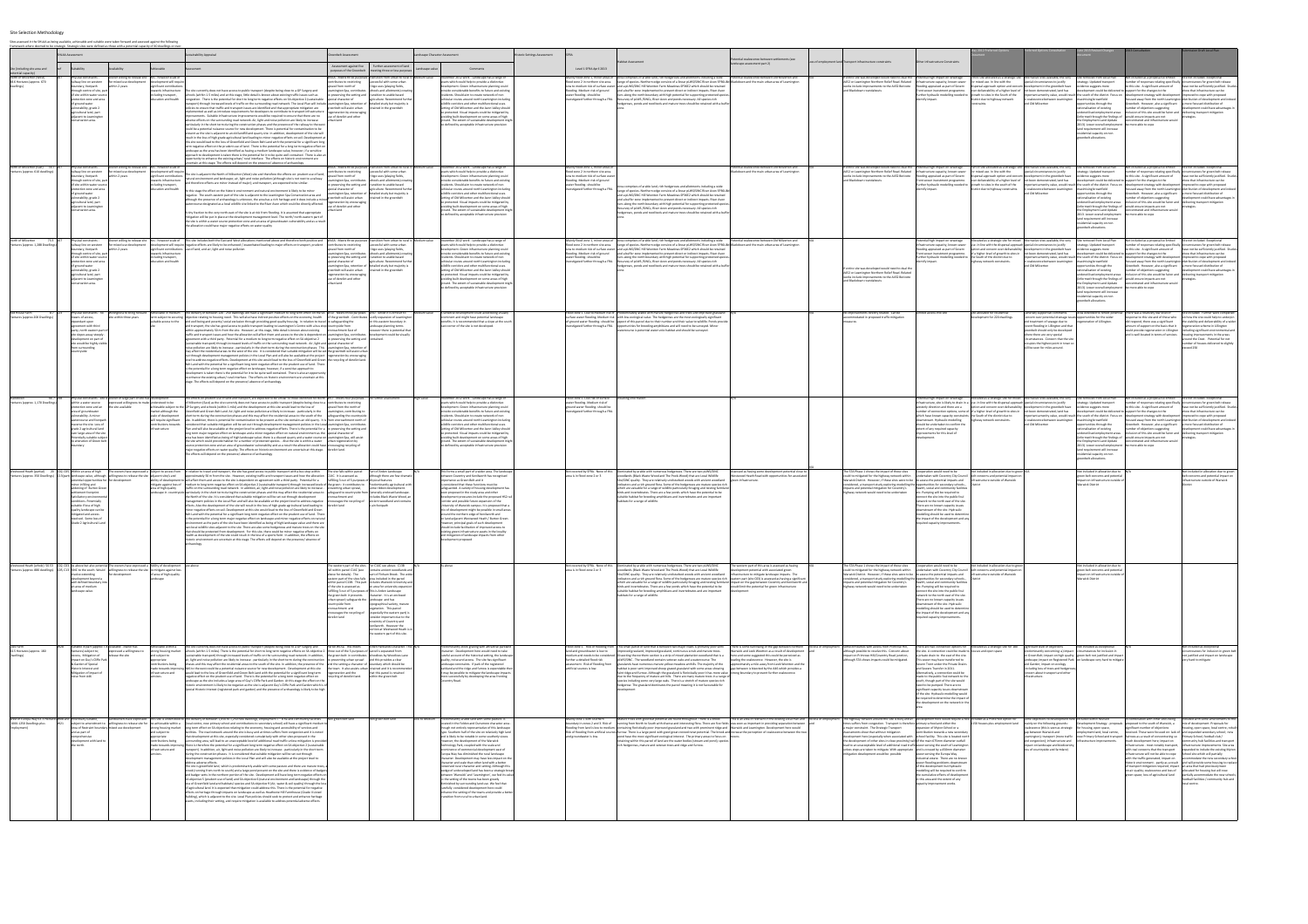|                                                                                                                                               | <b>SHLAA Assessment</b>                                                                                                                                                            |                                                                                                                                                                                                                                   |                                                                                                                                 |                                                                                                                                                                                                                                                                                                                                                                 | Sustainability Appraisal                                                                                                                                                                                                                                                                                                                                                                                                                                                                                                                                                                                                                                                                                                                                                                                                                                                                                                                                                                                                                                                                                                                                                                                                                                                                                                                                                                                                                                                                                                                                                                                                                                                                                                                                                                                                                                                                                                                                                                                                                                                                                                                                                                                                                                                                                                                                                                                                                                                                                                                                                                                                                                                                                      | <b>Greenbelt Assessment</b>                         |                                                              |                              | Landscape Character Assessment                                                                                                                                                                                                                                                                                                                                                                                                                                                                                                                                                                                                                                                                         | <b>Historic Settings Assessment</b>                                                                                                                                                                                                                                                                                                                                                                                                                                                                                                                                                                                                                                                                     | SERA                                                                                                                                                                                                                                                                                        |                                                                                                                                                                                                                                                                                                                                                                                                                                                                                                                                                                                                                                                                                                                                                                                                                                                                                                                                                                                                                                                                                                                                                                                                                                                                                                                                                                                                                                                                                                                                                                                                                                                                                                                                                                                                                                                                                                                                                                                                                                                                                                                                                                                                                                                                                                                                                                                                |                                                                                                                                                                                                                                                                                                                                                                                                                                                                                                                                                                                                                                                                                                                                                                                                                                                                                                                                                                                                                       |                                                                                                                                     |                                                                                                                                                                                                                                                                                                                                                                                                                                                                                                                                                                                                                                                                                                                                                                                                        |                                                                                                                                                                                                                                                                                                                                                                                                                                                                                                                                                                                                                                                                 |                           |
|-----------------------------------------------------------------------------------------------------------------------------------------------|------------------------------------------------------------------------------------------------------------------------------------------------------------------------------------|-----------------------------------------------------------------------------------------------------------------------------------------------------------------------------------------------------------------------------------|---------------------------------------------------------------------------------------------------------------------------------|-----------------------------------------------------------------------------------------------------------------------------------------------------------------------------------------------------------------------------------------------------------------------------------------------------------------------------------------------------------------|---------------------------------------------------------------------------------------------------------------------------------------------------------------------------------------------------------------------------------------------------------------------------------------------------------------------------------------------------------------------------------------------------------------------------------------------------------------------------------------------------------------------------------------------------------------------------------------------------------------------------------------------------------------------------------------------------------------------------------------------------------------------------------------------------------------------------------------------------------------------------------------------------------------------------------------------------------------------------------------------------------------------------------------------------------------------------------------------------------------------------------------------------------------------------------------------------------------------------------------------------------------------------------------------------------------------------------------------------------------------------------------------------------------------------------------------------------------------------------------------------------------------------------------------------------------------------------------------------------------------------------------------------------------------------------------------------------------------------------------------------------------------------------------------------------------------------------------------------------------------------------------------------------------------------------------------------------------------------------------------------------------------------------------------------------------------------------------------------------------------------------------------------------------------------------------------------------------------------------------------------------------------------------------------------------------------------------------------------------------------------------------------------------------------------------------------------------------------------------------------------------------------------------------------------------------------------------------------------------------------------------------------------------------------------------------------------------------|-----------------------------------------------------|--------------------------------------------------------------|------------------------------|--------------------------------------------------------------------------------------------------------------------------------------------------------------------------------------------------------------------------------------------------------------------------------------------------------------------------------------------------------------------------------------------------------------------------------------------------------------------------------------------------------------------------------------------------------------------------------------------------------------------------------------------------------------------------------------------------------|---------------------------------------------------------------------------------------------------------------------------------------------------------------------------------------------------------------------------------------------------------------------------------------------------------------------------------------------------------------------------------------------------------------------------------------------------------------------------------------------------------------------------------------------------------------------------------------------------------------------------------------------------------------------------------------------------------|---------------------------------------------------------------------------------------------------------------------------------------------------------------------------------------------------------------------------------------------------------------------------------------------|------------------------------------------------------------------------------------------------------------------------------------------------------------------------------------------------------------------------------------------------------------------------------------------------------------------------------------------------------------------------------------------------------------------------------------------------------------------------------------------------------------------------------------------------------------------------------------------------------------------------------------------------------------------------------------------------------------------------------------------------------------------------------------------------------------------------------------------------------------------------------------------------------------------------------------------------------------------------------------------------------------------------------------------------------------------------------------------------------------------------------------------------------------------------------------------------------------------------------------------------------------------------------------------------------------------------------------------------------------------------------------------------------------------------------------------------------------------------------------------------------------------------------------------------------------------------------------------------------------------------------------------------------------------------------------------------------------------------------------------------------------------------------------------------------------------------------------------------------------------------------------------------------------------------------------------------------------------------------------------------------------------------------------------------------------------------------------------------------------------------------------------------------------------------------------------------------------------------------------------------------------------------------------------------------------------------------------------------------------------------------------------------|-----------------------------------------------------------------------------------------------------------------------------------------------------------------------------------------------------------------------------------------------------------------------------------------------------------------------------------------------------------------------------------------------------------------------------------------------------------------------------------------------------------------------------------------------------------------------------------------------------------------------------------------------------------------------------------------------------------------------------------------------------------------------------------------------------------------------------------------------------------------------------------------------------------------------------------------------------------------------------------------------------------------------|-------------------------------------------------------------------------------------------------------------------------------------|--------------------------------------------------------------------------------------------------------------------------------------------------------------------------------------------------------------------------------------------------------------------------------------------------------------------------------------------------------------------------------------------------------------------------------------------------------------------------------------------------------------------------------------------------------------------------------------------------------------------------------------------------------------------------------------------------------------------------------------------------------------------------------------------------------|-----------------------------------------------------------------------------------------------------------------------------------------------------------------------------------------------------------------------------------------------------------------------------------------------------------------------------------------------------------------------------------------------------------------------------------------------------------------------------------------------------------------------------------------------------------------------------------------------------------------------------------------------------------------|---------------------------|
| Site (including site area and<br>potential capacity)                                                                                          |                                                                                                                                                                                    |                                                                                                                                                                                                                                   |                                                                                                                                 | Achievable                                                                                                                                                                                                                                                                                                                                                      | Assessment                                                                                                                                                                                                                                                                                                                                                                                                                                                                                                                                                                                                                                                                                                                                                                                                                                                                                                                                                                                                                                                                                                                                                                                                                                                                                                                                                                                                                                                                                                                                                                                                                                                                                                                                                                                                                                                                                                                                                                                                                                                                                                                                                                                                                                                                                                                                                                                                                                                                                                                                                                                                                                                                                                    | Assessment against five<br>purposes of the Greenbel | Further assessment of land<br>meeting three or less purpose: | Landscape value              | Comments                                                                                                                                                                                                                                                                                                                                                                                                                                                                                                                                                                                                                                                                                               |                                                                                                                                                                                                                                                                                                                                                                                                                                                                                                                                                                                                                                                                                                         | Level 1 SFRA April 2013                                                                                                                                                                                                                                                                     | <b>Habitat Assessment</b>                                                                                                                                                                                                                                                                                                                                                                                                                                                                                                                                                                                                                                                                                                                                                                                                                                                                                                                                                                                                                                                                                                                                                                                                                                                                                                                                                                                                                                                                                                                                                                                                                                                                                                                                                                                                                                                                                                                                                                                                                                                                                                                                                                                                                                                                                                                                                                      | Potential coalescence between settlements (see<br>landscape assessment part 2)                                                                                                                                                                                                                                                                                                                                                                                                                                                                                                                                                                                                                                                                                                                                                                                                                                                                                                                                        |                                                                                                                                     | oss of employment land Transport infrastructure constraints                                                                                                                                                                                                                                                                                                                                                                                                                                                                                                                                                                                                                                                                                                                                            | Other infrastructure Constraints                                                                                                                                                                                                                                                                                                                                                                                                                                                                                                                                                                                                                                |                           |
| South of Gallows Hill 36.4 W10 and Potentially suitable subject Landowners have expressed Achievable within a<br>Hectares (approx 600 houses) | W26<br>n open countryside in<br>area of high landscape                                                                                                                             | Warwick Castle Park and Imixed use development                                                                                                                                                                                    | o mitigation of impact on willingness to release site for                                                                       | strong housing market<br>and subject to<br>appropriate<br>contributions being<br>infrastructure and<br>services.                                                                                                                                                                                                                                                | he site is situated to the south of the Myton Garden Suburb site, separated by Heathcote Lane and<br>allows Hill Road. Given the proximity of the sites, there will be some similarities with regard to identifie<br>effects in term of housing; employment; health and well being; poverty and social exclusion; air, water<br>and soil; transport (although it allows for the provision of a park and ride) and the prudent use of land.<br>There are also possibilities of cumulative effects in particular on landscape and transport. The site was<br>made towards improving identified as having high landscape value and it is considered to be an area of well-maintained agricultural<br>land that is important to the setting of Castle Park and prominent in approaches to Warwick. The<br>Landscape Character Assessment states that it should be safeguarded from development. There is the<br>potential for development at this site to have significant medium to long term negative effects on the<br>landscape and setting of the towns as well as the Historic Castle Park, which is adjacent to the North Wes<br>boundary of the site. The allocation could also have long-term negative effects on flooding and the<br>natural environment (potential water vole habitat adjacent to the site and also provides an important<br>linkage with the surrounding landscape)                                                                                                                                                                                                                                                                                                                                                                                                                                                                                                                                                                                                                                                                                                                                                                                                                                                                                                                                                                                                                                                                                                                                                                                                                                                                                                                   | Non green belt land                                 | Non green belt land                                          | Part of larger<br>high value | Well preserved farmland that creates an attractive<br>parcel assessed as rural setting for the south side of Warwick and should setting of the Castle is of paramount<br>be considered an important part of the setting for<br>Castle Park. Development here would set a major<br>landscape precedent in extending the urban area so<br>ar south. However following a reassessment of the approach to the town. There is a fast<br>2009 study, it was felt that this area could have<br>development potential with appropriate landscape<br>itigation (Castle Park, Tach Brook and wider visual and the visual impact of the                                                                           | The impact on Castle Park and the Mainly zone 1 with southern<br>mportance. The open countryside<br>views on this side of Warwick are<br>unparalleled elsewhere on the<br>transition from countryside to town<br>as one approaches over Castle Bridge<br>fortification from that approach (the<br>urprise element) is vital to the<br>appreciation of the historic<br>environment and understanding of<br>the importance of the Castle and its<br>location. Additionally, although Castl<br>Park was altered to make New<br>Waters and Banbury Road was<br>aligned differently to the old road to<br>compensate, the open nature of this<br>approach has remained largely<br>unchanged since that time. | boundary in zones 2 and 3. Risk of<br>and groundwater is low.                                                                                                                                                                                                                               | ach Brook is potential water vole habitat and needs to be protected by a suitable None<br>buffer zone. The size of the buffer zone for this linear habitat will depend on the<br>flooding from land is low to medium. presence or absence of water voles. A management plan for the brook should be<br>Risk of flooding from artificial sources implemented to ensure future good management and enhancement of the habitat.<br>The woodlands and mature trees are of biodiversity value and should be protected<br>from development. Any development within this parcel of land should focus on<br>protecting the section of most ecological significance within the adjacent<br>pLWS/SINC and surrounding grasslands and ponds. Tach brook is an important<br>linkage with the surrounding landscape and should therefore be retained with<br>suitable buffer zones to minimise disturbance.                                                                                                                                                                                                                                                                                                                                                                                                                                                                                                                                                                                                                                                                                                                                                                                                                                                                                                                                                                                                                                                                                                                                                                                                                                                                                                                                                                                                                                                                                                 |                                                                                                                                                                                                                                                                                                                                                                                                                                                                                                                                                                                                                                                                                                                                                                                                                                                                                                                                                                                                                       |                                                                                                                                     | The highway network around this site is busy and at These sites will drain to the foul sewer Included as<br>times suffers from congestion. Transport is therefore adjacent to the northern site boundary. of a wider a<br>a major constraint. The Strategic Transport<br>Assessments show that without mitigation<br>development here (especially when associated with isolation should not cause significant<br>the development of other sites in close proximity) will capacity issues. The cumulative impact<br>lead to an unacceptable level of additional road traffic of development on this site and<br>unless steps are taken to mitigate. (esp dualling of development within the vicinity<br>Europa Way and Gallows hill) development would be (Warwick Gates, W of Europa Way and           | There are no known flooding incidents<br>downstream of the site and this site in<br>S of Harbury Lane) should be quantified<br>using hydraulic modelling.                                                                                                                                                                                                                                                                                                                                                                                                                                                                                                       |                           |
| South of Gallows Hill and the Asps W10, Potentially suitable,<br>96 Hectares (approx 1600 houses) W26 and subject to mitigation of            | impact on setting of<br>Warwick Castle Park and<br>impact on open<br>landscape value                                                                                               | countryside in area of high                                                                                                                                                                                                       | Owner has expressed<br>illingness to release site<br>evelopment                                                                 | scale of development<br>will require significant<br>contributions towards<br>improved infrastructure<br>and services, including<br>transport, education,<br>health and parks and<br>open spaces. This may<br>and the agreement of<br>statutory bodies.<br>Employment areas may<br>also be required to<br>for people to live and                                 | Achievable although the The road network around the site is busy and at times suffers from congestion. The Strategic Transport Non green belt land<br>sessments (2012) show that development at this site, especially considered cumulatively with other<br>sites proposed in the surrounding area, will lead to an unacceptable level of additional road traffic unless<br>nitigation is provided. There is therefore the potential for a significant long term negative effect on SA<br>objective 2 (sustainable transport). However, the level and location of proposed development has the<br>potential to support new and improve existing public transport infrastructure, particularly with regard to<br>Varwick technology Park, as well as reduce the need to travel for residents in Warwick and Leamington<br>Spa, with the potential for significant long term positive effects on SA objectives 2 (sustainable transport)<br>and 3 (Reduce the need to travel). Proposed development is likely to increase air, light and noise<br>require third party land   pollution - particularly in the short term during construction. This may affect the Warwick Technology<br>Park to the north, The Aspens (Grade II Listed) and the Warwick Castle Historic Park and Garden (Grade I<br>Listed). There is also the potential for development at this site to have significant long term negative<br>effects on the landscape and setting of the towns as well as the Historic Castle Park, which is adjacent to<br>he western boundary of the site. The site is predominantly arable Greenfield land, so there is the<br>provide the opportunity potential for long term negative effects on SA objective 5 (prudent use of land) through the loss of<br>Greenfield land and SA objective 9 (Air, water & soil quality) through the loss of agricultural land. In<br>work in close proximity. addition, a small part of the middle of the site following the Tach brook has been identified as a potential<br>local wildlife site and therefore the development could have minor negative effects. The middle part of<br>the site is located within an area of medium to high flood risk. Proposed development will increase the<br>level of surface water runoff as a result of impermeable surfaces. This could increase the risk of flooding<br>on the Tach Brook as well as increase the risk of flooding on the River Avon                                                                                                                                                                                                                                                                      |                                                     | Non green belt land                                          | High                         | Well preserved farmland that creates an attractive<br>rural setting for the south side of Warwick and should setting of the Castle is of paramount areas around Tach Brook in zones 2<br>be considered an important part of the setting for<br>Castle Park. Development here would set a major<br>andscape precedent in extending the urban area so<br>ar south. The southern part of this site (The Asps) is<br>considered unsuitable for development due to<br>rominence in views from the south and would<br>epresent a considerable extension in to the<br>countryside. It would also sever the last link between fortification from that approach (the<br>Castle Park and its historical context. | importance. The open countryside<br>views on this side of Warwick are<br>unparalleled elsewhere on the<br>approach to the town. There is a fast low.<br>transition from countryside to town<br>as one approaches over Castle Bridge<br>and the visual impact of the<br>urprise element) is vital to the<br>appreciation of the historic<br>environment and understanding of<br>the importance of the Castle and its<br>location. Additionally, although Castle<br>Park was altered to make New<br>Waters and Banbury Road was<br>aligned differently to the old road to<br>compensate, the open nature of this<br>approach has remained largely<br>unchanged since that time.                           | and 3. Risk of flooding from land is                                                                                                                                                                                                                                                        | The impact on Castle Park and the Mainly zone 1 with section in the Tach Brook is potential water vole habitat and needs to be protected by a suitable None although development here would have a wider None<br>buffer zone. The size of the buffer zone for this linear habitat will depend on the<br>presence or absence of water voles. A management plan for the brook should be<br>low to medium. Risk of flooding from implemented to ensure future good management and enhancement of the habitat.<br>artificial sources and groundwater is The woodlands and mature trees are of biodiversity value and should be protected<br>from development. Any development within this parcel of land should focus on<br>protecting the section of most ecological significance within the adjacent<br>pLWS/SINC and surrounding grasslands and ponds. Tach brook is an important<br>linkage with the surrounding landscape and should therefore be retained with<br>suitable buffer zones to minimise disturbance.                                                                                                                                                                                                                                                                                                                                                                                                                                                                                                                                                                                                                                                                                                                                                                                                                                                                                                                                                                                                                                                                                                                                                                                                                                                                                                                                                                             | visual impact and would be impact on views from the<br>south, including Bishops Tachbrook                                                                                                                                                                                                                                                                                                                                                                                                                                                                                                                                                                                                                                                                                                                                                                                                                                                                                                                             |                                                                                                                                     | The highway network around this site is busy and at These sites will drain to the foul sewer Included as<br>times suffers from congestion. Transport is therefore adjacent to the northern site boundary. 1600 house<br>a major constraint. The Strategic Transport<br>Assessments show that without mitigation<br>development here (especially when associated with isolation should not cause significant<br>the development of other sites in close proximity) will capacity issues. The cumulative impact<br>lead to an unacceptable level of additional road traffic of development on this site and<br>unless steps are taken to mitigate. With appropriate development within the vicinity<br>mitigation (especially dualling of Europa Way and<br>Gallows hill) development would be possible. | There are no known flooding incidents<br>downstream of the site and this site in<br>(Warwick Gates, W of Europa Way and<br>S of Harbury Lane) should be quantified<br>using hydraulic modelling                                                                                                                                                                                                                                                                                                                                                                                                                                                                 |                           |
| South of Harbury Lane (Whole<br>site) 123 Hectares (up to 2300                                                                                | Potentially suitable,<br>open countryside<br>in area of sewage works<br>flood zone, to form a<br>natural boundary to<br>development, possibly in<br>public ownership               | subject to amendment to expressed willingness to<br>boundary, site remediation development<br>and significant open buffer<br>to southern fringe within                                                                            | release the land for mixed use will require significant                                                                         | contributions towards<br>improved infrastructure<br>and services, including<br>transport, education an<br>health, and parks and<br>open spaces. This may<br>require third party land<br>and the agreement of<br>statutory bodies.<br>Employment areas may<br>also be required to<br>provide he opportunity<br>for people to live and<br>work in close proximity | Available, landowners have Achievable, although the See information below and comments in the Interim SA report relating to the Former Severn Trent<br>scale of development Sewage Works and Grove Farm                                                                                                                                                                                                                                                                                                                                                                                                                                                                                                                                                                                                                                                                                                                                                                                                                                                                                                                                                                                                                                                                                                                                                                                                                                                                                                                                                                                                                                                                                                                                                                                                                                                                                                                                                                                                                                                                                                                                                                                                                                                                                                                                                                                                                                                                                                                                                                                                                                                                                                       | Non green belt land                                 | Non green belt land                                          |                              | Medium to High This area is on a ridge of higher ground that is<br>rominent in some views from the south.<br>Development here would be a relatively prominent<br>urban extension. However sensitive development<br>could at least be contained naturally by Tach Brook<br>and would be reasonably easy to integrate to existing<br>development.                                                                                                                                                                                                                                                                                                                                                        |                                                                                                                                                                                                                                                                                                                                                                                                                                                                                                                                                                                                                                                                                                         | Mainly zone 1 with southern<br>boundary in zones 2 and 3. Risk of<br>flooding from land and groundwater<br>is low to medium and needs to be<br>considered further a detailed flood<br>risk assessment. Risk of flooding<br>from artificial sources is low.                                  | Key features: Tach Brook with continuous scrub; Poor semi improved grassland; The perception of coalescence with Bishops Tachbrook is None<br>Undisturbed areas on disused Severn Trent site; Hedgerows; Large ponds; Mature  a relevant factor and would require careful mitigation i<br>trees. Tach Brook is potential water vole habitat and needs to be protected by a<br>uitable buffer zone. A management plan for the brook should be implemented. All open space); the provision of a significant landscape<br>species rich hedgerows are retained with a buffer zone. The lakes should be<br>etained and a buffer zone be implemented to protect the biodiversity value of the design views from the south could be screened.<br>lakes and the size of the buffer will affected depending on the presence or absence Development in this area should therefore be restricted<br>of otters. The mature trees should be retained. This parcel of land contains multiple well below the overall capacity of the site to allow for<br>areas with high biodiversity and these areas (Lakes, grassland, scrub, watercourse) suitable layout and the provision of a substantive<br>should be retained to prevent any major biodiversity losses. The linkage provided by Country Park. The Tach Brook Country Park /landscape<br>Tach Brook should be retained with large buffer zones in order to prevent any<br>restriction of connectivity with the surrounding landscape.                                                                                                                                                                                                                                                                                                                                                                                                                                                                                                                                                                                                                                                                                                                                                                                                                                                                                                                 | terms of the design and layout (eg "green fingers" of<br>buffer along the Tach Brook and with good landscape<br>buffer should provide a permanent southern limit to the<br>southern edge of the town.                                                                                                                                                                                                                                                                                                                                                                                                                                                                                                                                                                                                                                                                                                                                                                                                                 |                                                                                                                                     | he highway network around this site is busy and at IDevelopment here would require a new Not include<br>times suffers from congestion. Transport is therefore primary school and either the<br>a major constraint. The Strategic Transport<br>Assessments show that without mitigation<br>development here (especially when associated with school facility. Most of the larger site is to the sout<br>the development of other sites in close proximity) will likely to drain to Grove Farm sewage Leamington<br>lead to an unacceptable level of additional road traffic pumping station located to the east of<br>unless steps are taken to mitigate. With appropriate the development. This then pumps<br>mitigation development would be possible.                                                | expansion of Myton School or a<br>contribution towards a new secondary transport)<br>flows back across the site to the main<br>675mm diameter outfall sewer serving<br>the south of Leamington. The smaller<br>site will drain to the foul sewer to the<br>north. There are no known sewer<br>flooding problems downstream of this<br>development but hydraulic modelling<br>will be required to confirm the extent o<br>any capacity improvement works and, if<br>Option 2 progresses, to confirm<br>capacity at Grove Farm SPS.                                                                                                                               | perceived o<br>mpact on i |
| South of Harbury Lane (partial<br>site)-Lower Heathcote 40<br>Hectares (approx 700 houses)                                                    | Part of Potentially suitable,<br>W07<br>subject to amendment to<br>open countryside<br>open buffer to southern<br>development, possibly in<br>public ownership                     | oundary and significant<br>fringe within flood zone, t<br>form a natural boundary t                                                                                                                                               | wailable, landowners have<br>expressed willingness to<br>release the land for mixed use will require significant<br>development | scale of development<br>contributions towards<br>health, and parks and<br>open spaces.                                                                                                                                                                                                                                                                          | Achievable, although the The allocation is located to the south of Leamington Spa and Whitnash and is generally defined by<br>Harbury Lane to the north, the Tach Brook watercourse to the south and south west and the A452<br>(Europa Way) to the west. Given the proximity of the South of Gallows Hill site, there will be some<br>similarities with regard to identified effects in term of housing; employment; health and well being;<br>improved infrastructure   poverty and social exclusion; air, water and soil (some remediation required as it is adjacent an old<br>and services, including sewage works); transport (although it does not include a park and ride); climate change adaptation;<br>transport, education and natural environment (biodiversity interest adjacent to the site and similar habitats on site) and the<br>prudent use of land. There are also possibilities of cumulative effects in particular on landscape and<br>transport. The site is on a ridge of higher ground that is prominent in some views from the south and the<br>site was assessed as having a medium to high landscape value. While the site clearly has landscape<br>qualities, it had been identified that the site also has detracting features - the intensive agriculture.<br>Proposed development at the site has the potential for a significant long term negative effect on the<br>landscape if not carefully planned and designed, particularly when considered cumulatively with other<br>levelopment proposed to the south of Warwick, Leamington Spa and Whitnash. In addition, the effects<br>on historic environment are uncertain at this stage. The effects will depend on the presence/ absence of<br>archaeology                                                                                                                                                                                                                                                                                                                                                                                                                                                                                                                                                                                                                                                                                                                                                                                                                                                                                                                                                                | Non green belt land                                 | Non green belt land                                          | Part of larger               | his area is on a ridge of higher ground that is<br>parcel assessed as prominent in some views from the south.<br>medium to high  Development here would be a relatively prominent<br>urban extension. However sensitive development<br>buld at least be contained naturally by Tach Brook<br>nd would be reasonably easy to integrate to existing<br>evelopment                                                                                                                                                                                                                                                                                                                                        |                                                                                                                                                                                                                                                                                                                                                                                                                                                                                                                                                                                                                                                                                                         | Mainly zone 1 with southern<br>ooundary in zones 2 and 3. Risk of<br>flooding from land and groundwate<br>is low to medium and needs to be<br>considered further a detailed flood<br>risk assessment. Risk of flooding<br>from artificial sources is low                                    | See above, although it should be noted that this partial site does not adjoin the Tach Some inter-visibility with Bishops Tachbrook which could None                                                                                                                                                                                                                                                                                                                                                                                                                                                                                                                                                                                                                                                                                                                                                                                                                                                                                                                                                                                                                                                                                                                                                                                                                                                                                                                                                                                                                                                                                                                                                                                                                                                                                                                                                                                                                                                                                                                                                                                                                                                                                                                                                                                                                                           | lead to a limited perception of coalescence. However,<br>the impact of this site is less significant than the area<br>further to the east                                                                                                                                                                                                                                                                                                                                                                                                                                                                                                                                                                                                                                                                                                                                                                                                                                                                             |                                                                                                                                     | The highway network around this site is busy and at Will drain to the foul sewer to the<br>times suffers from congestion. Transport is therefore north. There are no known sewer<br>a major constraint. The Strategic Transport<br>Assessments show that without mitigation<br>development here (especially when associated with will be required to confirm the extent of to the sout<br>the development of other sites in close proximity) will any capacity improvement works.<br>lead to an unacceptable level of additional road traffi<br>unless steps are taken to mitigate. With appropriate<br>mitigation development would be possible.                                                                                                                                                      | flooding problems downstream of this impact on i<br>development but hydraulic modelling transport) a                                                                                                                                                                                                                                                                                                                                                                                                                                                                                                                                                            | Not include<br>Leamingtor |
| Warwick Gates Employment Land W20<br>9.8 Hectares (approx. 200-250                                                                            | Potentially suitable,<br>subject to the site no<br>longer required to be<br>retained as employment                                                                                 |                                                                                                                                                                                                                                   | vailable, with the exception Achievable, subject to<br>f Hawkes Farm (0.3<br>ectares)                                           | market                                                                                                                                                                                                                                                                                                                                                          | is with the other allocations, the delivery of 220 dwellings will have a significant medium to long term Non green belt land<br>effect on the SA objective relating to housing need. This will also have indirect positive effects on the<br>economy, health and well being and poverty/ social exclusion. The site currently does not have access to<br>public transport (despite being close to a GP Surgery and schools (within 1.5 miles) and the A452<br>Heathcote Lane/Gallows Hill/Harbury Lane experience high volumes of traffic. There is the potential for<br>short to long term negative effects on SA objective 2 (sustainable transport) through increased levels of<br>traffic on the surrounding road network, which is already experiencing capacity issues. In addition, air,<br>light and noise pollution are likely to increase - particularly in the short term during the construction<br>phases and there are potential noise and air pollution sources from the adjoining employment uses. There<br>is the potential for a long term negative effect on landscape, particularly when considered cumulatively<br>with other proposed allocations south of Warwick and Leamington Spa. The cumulative effect of<br>proposed development on the landscape is considered in the Options for Future Urban Expansion in<br>Warwick District - Considerations for Sustainable Landscape Planning (Nov 2012). Development of the site<br>will lead to the loss of Greenfield/ agricultural land with long term negative effects on SA objective 5<br>(prudent use of land) and 9 (air, water & soil quality). The site is of limited ecological value however,<br>there are a line of protected oak trees adjacent to Heathcote Lane and to north east of the site that<br>should be protected from development. The effects on historic environment are uncertain at this stage.<br>The effects will depend on the presence/absence of archaeology                                                                                                                                                                                                                                                                                                                                                                                                                                                                                                                                                                                                                                                                                                                                           |                                                     | Non green belt land                                          |                              | Not assessed as already allocated as employment land                                                                                                                                                                                                                                                                                                                                                                                                                                                                                                                                                                                                                                                   |                                                                                                                                                                                                                                                                                                                                                                                                                                                                                                                                                                                                                                                                                                         | land and groundwater is low to<br>medium and needs to be considered<br>further a detailed flood risk<br>assessment. Risk of flooding from<br>artificial sources is low.                                                                                                                     | Flood zone 1. Risk of flooding from Not assessed in 2008 as site already allocated for employment                                                                                                                                                                                                                                                                                                                                                                                                                                                                                                                                                                                                                                                                                                                                                                                                                                                                                                                                                                                                                                                                                                                                                                                                                                                                                                                                                                                                                                                                                                                                                                                                                                                                                                                                                                                                                                                                                                                                                                                                                                                                                                                                                                                                                                                                                              | No impact.                                                                                                                                                                                                                                                                                                                                                                                                                                                                                                                                                                                                                                                                                                                                                                                                                                                                                                                                                                                                            | Nill result in loss of<br>approx. 10ha of land<br>llocated for<br>he employment land:<br>f it) will need to be<br>rovided elsewhere | The highway network around this site is busy and at The site is relatively flat and may<br>times suffers from congestion. Transport is therefore require pumping. The site could<br>a major constraint. The Strategic Transport<br>employment. Subject to Assessments show that without mitigation<br>elopment here (especially when associated with There are no significant capacity<br>eview, this (or a portion the development of other sites in close proximity) will constraints downstream on either<br>lead to an unacceptable level of additional road traffic network. The impact of the<br>inless steps are taken to mitigate. With appropriate development should be quantified<br>itigation development would be possible.                                                               | connect to the public sewerage<br>network to the north east or south.<br>using hydraulic modelling. The<br>umulative impact of other<br>development in this area should also be<br>onsidered (S of Harbury Lane, S of<br>Gallows Hill, The Asps, W of Europa<br>Way, Woodside Farm). The connection<br>to the south offers the most direct<br>route to the works.                                                                                                                                                                                                                                                                                               | าcluded as                |
| Vhitnash East (Part)<br>5 Hectares (approx. 175                                                                                               | Potentially suitable,                                                                                                                                                              | subject to amendment to                                                                                                                                                                                                           | Owner willing to release land Achievable, subject to<br>for development                                                         | market. The scale of<br>contributions                                                                                                                                                                                                                                                                                                                           | ie site is situated to the east of Whitnash and is defined by the railway line to the west, Whitnash Brook Non green belt land<br>the east, existing development at Sydenham to the north and a smallholding to the south. There is the<br>development will require potential for significant long term positive effects on housing and there will be indirect positive effects on<br>economy (potential increase supply of labour and consumer spending in the area), local community<br>services (likely increased use) health and well being and poverty and social exclusion (access to good<br>quality housing). There is also the potential for a long term positive effect on SA objective 13 through the<br>rovision of community facilities. Development at this site will require significant contributions towards<br>infrastructure and services, including transport, health, education and parks and open spaces. Proposed<br>levelopment could support new and improve existing public transport infrastructure with long term<br>positive effects on SA objective 2 as well as help to reduce the need to travel for residents with improved<br>access to housing and community facilities. A well-used public footpath/ bridleway traverses the site<br>from west/east from Church Lane and the railway bridge. This along with any other existing access links<br>between Whitnash and the countryside should be retained and enhanced where possible. Development<br>of the site will lead to the loss of Greenfield and agricultural land with a minor long term negative effect<br>on: SA objective 5 (prudent use of land); SA objective 9 (air, water & soil quality); and biodiversity<br>(Whitnash Brook flows north into the River Leam and becomes a Local Nature Reserve just above<br>Greenfield Road). Air, light and noise pollution are likely to increase - particularly in the short term during<br>the construction phases. This may affect the residential areas and school in the north but is less likely to<br>affect existing development to the west given the existing railway corridor. Short-term negative effects<br>during construction can be mitigated through appropriate phasing and an Environmental Management<br>Plan (construction & occupation), including monitoring which should be followed-up. A buffer will also be<br>required to protect development from the noise and vibration created by the railway. The eastern<br>oundary of the site is within Flood Zones 2, 3A & 3B.  Proposed development could increase the risk of<br>flooding on the Whitnash Brook to the east of the site as well as increase the risk of flooding on the River |                                                     | Non green belt land                                          | Medium                       | The railway line makes a definitive edge to Whitnash<br>nd there are constraints for development of this<br>area. However, as it is relatively hidden from the mair<br>towns and their approaches, in theory this area could<br>be developed without significant harm to the<br>landscape setting of Warwick or Leamington.                                                                                                                                                                                                                                                                                                                                                                            |                                                                                                                                                                                                                                                                                                                                                                                                                                                                                                                                                                                                                                                                                                         | Flood zones 2 and 3a (fluvial) on<br>eastern edge against brook.<br>Susceptible to surface water flooding<br>of ground water flooding.                                                                                                                                                      | is essential that Whitnash Brook LNR is retained and a considerable buffer zone is<br>designated and implemented, with appropriate management of the buffer zone to<br>meet objectives of the reserve. The Linear pLWS/SINC Whitnash Brook SP36G1<br>in same area with medium possibility should be retained and a buffer zone implemented to prevent direct or indirect<br>impact on the site. The brook is potential water vole habitat and needs to be<br>protected. The size of the buffer zone for this linear habitat therefore depends on<br>the presence or absence of water voles. A management plan for the brook should   Whitnash south and east into greenfield areas of the<br>be written and implemented to ensure future good management and enhancement Whitnash Brook valley, whilst there is also pressure to<br>of the habitat. It is recommended that hedgerows are replaced with new hedgerow  expand the village of Radford Semele. Both areas of<br>habitat through and around any development, comprising suitable native species,<br>is advised by Arden Character area guidelines. Please refer to the hedgerow<br>regulations for advice on their legal protection and requirements within Planning<br>and Legal Context. The mature trees within the parcel should be retained. Each tree public footpaths, has important functions for existing<br>should have a buffer zone to protect the tree's roots from development. It is<br>mportant that a buffer zone is in place to address health & safety issues of future<br>tree loss impacting on development properties. Please refer to the section on tree<br>preservation and protection within Planning and Legal Context.                                                                                                                                                                                                                                                                                                                                                                                                                                                                                                                                                                                                                                                                                  | There is development pressure to expand Sydenham and<br>expansion are likely to lead to the actual or perceived<br>palescence of the settlements. The rural setting, which<br>includes managed nature reserve areas are well used<br>esidents that are likely to be greatly undermined by<br>some of the larger proposals for development adjacent<br>the valley. Smaller land parcels are suggested for possibl<br>development where there would seem to be potential t<br>retain the separate identity of Radford, the wider<br>landscape character, some specific and distinctive<br>landscape features and the multi-functional green<br>infrastructure purposes of the valley. It is again<br>considered important that viable agricultural units are<br>retained. A commitment to excellence within new<br>levelopment is also essential - where some previous<br>esidential development in the locality seems to lack th<br>potential to mature into attractive, desirable<br>ighbourhoods in the longer term. |                                                                                                                                     | npact on wider transport network can be managed<br>within current mitigation proposals                                                                                                                                                                                                                                                                                                                                                                                                                                                                                                                                                                                                                                                                                                                 | Loss of Grade 2 agricultural land.<br>Eastern boundary within Flood Risk<br>Zones 2, 3A & 3B<br>Footpath runs east/west through<br>northern section                                                                                                                                                                                                                                                                                                                                                                                                                                                                                                             | Allocated f               |
| Land at Campion School/Whitnash L39<br>37 Hectares (approx.<br>600 Dwellings)                                                                 | community facilities,<br>access arrangements<br>significant buffer to<br>SINCs; areas at risk of<br>flood; and properties fro<br>noise and vibration from<br>railway, amendment to | Potentially suitable in part Most recent information<br>(circa 37 ha - to exclude<br>school and provide buffer<br>o Whitnash Brook) subje<br>: provision of social and<br>protect LNR and potential<br>Area of Restraint boundary | suggests the site are will<br>exclude the school (10.4ha                                                                        | Achievable although the see above<br>scale of development<br>will require significant<br>contributions toward<br>improved infrastructure<br>and services, including<br>transport, education,<br>health and parks and<br>open spaces. This may<br>require third party land<br>and the agreement of<br>statutory bodies.                                          |                                                                                                                                                                                                                                                                                                                                                                                                                                                                                                                                                                                                                                                                                                                                                                                                                                                                                                                                                                                                                                                                                                                                                                                                                                                                                                                                                                                                                                                                                                                                                                                                                                                                                                                                                                                                                                                                                                                                                                                                                                                                                                                                                                                                                                                                                                                                                                                                                                                                                                                                                                                                                                                                                                               | non green belt land                                 | non green belt land                                          | Medium                       | The railway line makes a definitive edge to Whitnash<br>and there are constraints for development of this<br>area. However, as it is relatively hidden from the main<br>owns and their approaches, in theory this area could<br>be developed without significant harm to the<br>landscape setting of Warwick or Leamington.                                                                                                                                                                                                                                                                                                                                                                            |                                                                                                                                                                                                                                                                                                                                                                                                                                                                                                                                                                                                                                                                                                         | Eastern boundary within Flood Risk<br>Zones 2, 3A & 3B but low risk of<br>flooding from land and residual risk<br>from partially potential reservoir risk<br>from Draycote Water. Low to<br>medium risk of flooding from<br>groundwater which should be<br>considered further during a FRA. | It is essential that Whitnash Brook LNR is retained and a considerable buffer zone is There is development pressure to expand Sydenham and N/A<br>esignated and implemented, with appropriate management of the buffer zone to YWhitnash south and east into greenfield areas of the<br>meet objectives of the reserve. The Linear pLWS/SINC Whitnash Brook SP36G1<br>should be retained and a buffer zone implemented to prevent direct or indirect<br>mpact on the site. The brook is potential water vole habitat and needs to be<br>protected. The size of the buffer zone for this linear habitat therefore depends on<br>he presence or absence of water voles. A management plan for the brook should lincludes managed nature reserve areas are well used<br>e written and implemented to ensure future good management and enhancement public footpaths, has important functions for existing<br>of the habitat. It is recommended that hedgerows are replaced with new hedgerow residents that are likely to be greatly undermined by<br>habitat through and around any development, comprising suitable native species, some of the larger proposals for development adjacent<br>is advised by Arden Character area guidelines. Please refer to the hedgerow<br>egulations for advice on their legal protection and requirements within Planning   development where there would seem to be potential t<br>and Legal Context. The mature trees within the parcel should be retained. Each tree retain the separate identity of Radford, the wider<br>should have a buffer zone to protect the tree's roots from development. It is<br>important that a buffer zone is in place to address health & safety issues of future llandscape features and the multi-functional green<br>tree loss impacting on development properties. Please refer to the section on tree infrastructure purposes of the valley. It is again<br>preservation and protection within Planning and Legal Context.                                                                                                                                                                                                                                                                                                                                                                                            | Whitnash Brook valley, whilst there is also pressure to<br>xpand the village of Radford Semele. Both areas of<br>pansion are likely to lead to the actual or perceived<br>oalescence of the settlements. The rural setting, which<br>the valley. Smaller land parcels are suggested for possib<br>landscape character, some specific and distinctive<br>onsidered important that viable agricultural units are:<br>retained. A commitment to excellence within new<br>development is also essential - where some previous<br>esidential development in the locality seems to lack the<br>potential to mature into attractive, desirable<br>neighbourhoods in the longer term.                                                                                                                                                                                                                                                                                                                                         |                                                                                                                                     | Access issues can be resolved through partial<br>redevelopment of Campion School. Impact on wider through south eastern part of site.<br>transport network can be managed within current<br>mitigation proposals                                                                                                                                                                                                                                                                                                                                                                                                                                                                                                                                                                                       | nsmission line runs north/south<br>Public footpath traverses site west/east<br>rom Church Lane and railway bridge.<br>Southern part of site remote from<br>xisting built up area if access is from<br>north. High potential sewage impact,<br>development is likely to require<br>oumping but is located upstream of a<br>sub-catchment with known sewer<br>looding problems, which have recently<br>been appraised as part of Severn<br>Trent's sewer flooding investment<br>programme. No further action is being<br>taken at this time, but further hydraulic<br>analysis will be required to assess the<br>impact of this development on sewer<br>capacity. | Allocated fr              |
| Golf Lane/Fieldgate Lane,<br>Hectares (approx. 100 Dwellings)                                                                                 | Potentially suitable<br>of a full Transport<br>sessment and<br>transport safety issues.                                                                                            | lependent upon findings<br>improvements to highway<br>network to mitigate any                                                                                                                                                     | Landowner is willing to                                                                                                         | Subject to ability to<br>Fransport Assessment                                                                                                                                                                                                                                                                                                                   | The site is situated to the south of Whitnash, defined by Golf Lane and the Leamington & County Golf [non green belt land<br>release land for development satisfactorily address any Club to the west, the railway line to the east and existing residential development to the north. There is<br>issues rising from a full   the potential for significant long term positive effects on housing and there will be indirect positive effects<br>Jon economy (potential increase supply of labour and consumer spending in the area), local community<br>services (likely increased use) health and well being and poverty and social exclusion (access to good<br>quality housing). Given the scale of proposed development it is less likely to support a range of<br>sustainable transport options or reduce the need to travel as some of the larger allocations. There is a<br>bus stop within 250 m of the site. Increased traffic as a result of proposed development could have<br>impacts on the junction of Golf Lane and Whitnash Road as well as the junction of Heathcote Road and<br>Tachbrook Road. Suitable infrastructure improvements would be required to ensure that there are no<br>adverse effects on the surrounding road network. There is potential for minor long term negative effects<br>on landscape as the site is well contained parcel of land where development would not have a major<br>impact on the overall landscape setting around Warwick and Leamington Spa. Development of the site<br>will lead to the loss of Greenfield and agricultural land with a minor long term negative effect on SA<br>objective 5 (prudent use of land) and 9 (air, water & soil quality). There are two pLWS/SINCs adjacent to<br>the east and west of the site and mature species rich hedgerow along the boundary of the site. These<br>should be protected from development and enhanced where possible. The site has some historic value as<br>the ridge and furrow pattern present is typically derived from farming techniques in the Middle Ages and<br>therefore there is potential for a minor long term negative effect on heritage                                                                                                                                                                                                                                                                                                                                                                                                                                                                                                                                          |                                                     | non green belt land                                          | Medium                       | This small site is well contained and development here<br>would not have a major impact on the overall setting<br>of the towns. However it has some historical value<br>and could set a precedent for further expansion soutr                                                                                                                                                                                                                                                                                                                                                                                                                                                                          |                                                                                                                                                                                                                                                                                                                                                                                                                                                                                                                                                                                                                                                                                                         | In flood zone 1. Medium risk of<br>flooding from land some areas<br>indicated as being 'more'. Medium<br>risk of flooding from groundwater.<br>Low risk of flooding from artificial<br>risk of groundwater<br>should be considered<br>further during a FRA. A<br>detailed study may be      | The pLWS/SINC Whitnash Meadow SP36G2 and Linear pLWS/SINC Railway Cutting   There is development pressure to expand Sydenham and N/A<br>SP36K1 should be retained and a buffer zone implemented to prevent direct or<br>indirect impact on these sites. The relatively rare calcareous grassland within the Whitnash Brook valley, whilst there is also pressure to<br>pLWS/SINC Whitnash Meadow and the other areas of semi improved grassland<br>should be retained and buffered to prevent impact from run off and changes to<br>hydrology affecting the site. A management plan should be written and<br>mplemented for these grasslands to maintain their biodiversity value. It is<br>recommended that the species rich hedgerows are retained with a buffer zone. The public footpaths, has important functions for existing<br>less biodiverse hedgerows should be replaced with new hedgerow habitat through residents that are likely to be greatly undermined by<br>and around any development, comprising suitable native species, as advised by<br>Arden Character area guidelines. Please refer to the hedgerow regulations for<br>susceptible to surface water flooding advice on their legal protection and requirements within Planning and Legal<br>Context. The pond (ID#16,17) within the amenity grassland is a valuable habitat and retain the separate identity of Radford, the wider<br>therefore should be retained with a buffer zone that will suitably protect its<br>biodiversity value. The mature trees within the parcel should be retained. Each tree landscape features and the multi-functional green<br>should have a buffer zone to protect the tree's roots from development. It is<br>important that a buffer zone is in place to address health & safety issues of future loonsidered important that viable agricultural units are<br>tree loss impacting on development properties. Refer to the section on tree<br>preservation and protection within Planning and Legal Context. This parcel of land levelopment is also essential - where some previous<br>has a high biodiversity value and the loss of this biodiversity through development<br>would be a great loss. The majority of this parcel is unfavourable for development potential to mature into attractive, desirable<br>due to the proportion of ecologically significant habitats. | Whitnash south and east into greenfield areas of the<br>expand the village of Radford Semele. Both areas of<br>expansion are likely to lead to the actual or perceived<br>coalescence of the settlements. The rural setting, which<br>includes managed nature reserve areas are well used<br>some of the larger proposals for development adjacent<br>the valley. Smaller land parcels are suggested for possible<br>development where there would seem to be potential t<br>landscape character, some specific and distinctive<br>infrastructure purposes of the valley. It is again<br>retained. A commitment to excellence within new<br>residential development in the locality seems to lack the<br>neighbourhoods in the longer term.                                                                                                                                                                                                                                                                           |                                                                                                                                     | Access issues can be resolved. Impact on wider<br>transport network can be managed within current<br>mitigation proposals                                                                                                                                                                                                                                                                                                                                                                                                                                                                                                                                                                                                                                                                              | mpact on open countryside of medium Allocated f<br>landscape value. Mollington Hill<br>potential SINC to west of site. Likely<br>mpact of worsening highway safety a<br>junction of Golf Lane and Whitnash<br>Road and potential impact on the<br>junction of Heathcote Road and<br>Tachbrook Road. Loss of ridge and<br>furrow. The site is likely to drain directly<br>to the Golf Lane SPS. Hydraulic<br>modelling should be undertaken to<br>confirm that there is sufficient capacity<br>in the SPS ffor the development.                                                                                                                                  |                           |

| May 2012 Preferred Options<br>Document                                                                                                                                                             | Preferred Options Consultation                                                                                                                                                                                                                                                                                                                                                                                                                                                                      | June 2013 Revised Changes<br>document                                                                                                                                                                                                                                                                                                                                          | 2013 Consultation                                                                                                                                                                                                                                                                                                                                                                                                                                                                                                                                                                                                     | <b>Submission Draft Local Plan</b>                                                                                                                                                                                                                                                                                                                                                |
|----------------------------------------------------------------------------------------------------------------------------------------------------------------------------------------------------|-----------------------------------------------------------------------------------------------------------------------------------------------------------------------------------------------------------------------------------------------------------------------------------------------------------------------------------------------------------------------------------------------------------------------------------------------------------------------------------------------------|--------------------------------------------------------------------------------------------------------------------------------------------------------------------------------------------------------------------------------------------------------------------------------------------------------------------------------------------------------------------------------|-----------------------------------------------------------------------------------------------------------------------------------------------------------------------------------------------------------------------------------------------------------------------------------------------------------------------------------------------------------------------------------------------------------------------------------------------------------------------------------------------------------------------------------------------------------------------------------------------------------------------|-----------------------------------------------------------------------------------------------------------------------------------------------------------------------------------------------------------------------------------------------------------------------------------------------------------------------------------------------------------------------------------|
| Included as a Preferred Option as part<br>of a wider areas taking the Asps                                                                                                                         | Some objections including concerns<br>about coalescence; impact on Castle<br>Park; urban sprawl to the south and<br>potential impact on gap between<br>towns and Bishops Tachbrook; impact<br>on historic approaches to the town;<br>more traffic and congestions; concern<br>about flooding; loss of countryside;<br>loss of high value landscape; loss<br>of/impact on important habitats; loss<br>of farmland. English Heritage also<br>objected to this site (in conjunction<br>with the Asps). | Included within Revised<br>Development Strategy - proposals<br>for housing, open space, and<br>transport infrastructure<br>improvements.                                                                                                                                                                                                                                       | In combination with other sites being<br>proposed to the south of Warwick, a<br>significant number of objections<br>received. These were focused on: lack of<br>fairness as a result of concentrating so<br>much development here; impact on<br>infrastructure - most notably transport,<br>with real concerns that the transport<br>infrastructure will not be able to cope<br>with the traffic generated; impact on<br>historic environment (particularly Castle<br>Park, the Castle and Warwick<br>Conservation Area; impact on air quality;<br>coalescence and loss of green space; loss<br>of agricultural land  | Not included. Heritage Setting<br>Assessment undertaken in line with<br>English Heritage guidance suggests the<br>impact on the Castle and Castle Park is<br>significant and that as a result this site<br>should not be developed.                                                                                                                                               |
| Included as a Preferred Option for<br>1600 houses plus employment land                                                                                                                             | Whilst the overall number of<br>objections was relatively low, there<br>were objections including from English<br>Heritage regarding the impact on the<br>setting of Castle Park.                                                                                                                                                                                                                                                                                                                   | Northern part (South of Gallows<br>Hill) retained. The southern part<br>(The Asps) excluded from the<br>proposals                                                                                                                                                                                                                                                              | In combination with other sites being<br>proposed to the south of Warwick, a<br>significant number of objections<br>received. These were focused on: lack of<br>fairness as a result of concentrating so<br>much development here; impact on<br>infrastructure - most notably transport,<br>with real concerns that the transport<br>infrastructure will not be able to cope<br>with the traffic generated; impact on<br>historic environment (particularly Castle<br>Park, the Castle and Warwick<br>Conservation Area); impact on air quality;<br>coalescence and loss of green space; loss<br>of agricultural land | Not included - comments relating<br>impacts on setting of heritage assets<br>(see above) also apply to the area<br>known as the Asps                                                                                                                                                                                                                                              |
| Not included due to concerns about<br>perceived coalescence, potential<br>impact on infrastructure (especially<br>transport) and scale of development<br>to the south of Warwick and<br>Leamington | Suggested as an appropriate<br>alternative to green belt sites to the<br>north of Warwick and Leamington. It<br>was suggested that exceptional<br>circumstance for green belt releases<br>could not be justified whilst there is ar<br>suitable non greenbelt site available.                                                                                                                                                                                                                       | Included for approx 1500 houses,<br>and school. Transport study<br>showed that development here<br>could e achieved, but proposed<br>scale of development restricted to<br>below overall site capacity to<br>enable provision of substantial<br>Tach Brook Country Park and to<br>enable a layout/design which<br>mitigates the landscape and<br>perceived coalescence issues. | In combination with other sites being<br>proposed to the south of Warwick, a<br>significant number of objections<br>received. These were focused on: lack of<br>fairness as a result of concentrating so<br>much development here; impact on<br>infrastructure - most notably transport,<br>with real concerns that the transport<br>infrastructure will not be able to cope<br>with the traffic generated; impact on<br>historic environment - partly as a result<br>of transport mitigation required; impact<br>on air quality; coalescence and loss of<br>green space; loss of agricultural land                   | Still included for approx 1500 houses,<br>and school. Transport study showed<br>that development here could e<br>achieved, but proposed scale of<br>development restricted to below overall<br>site capacity to enable provision of<br>substantial Tach Brook Country Park and<br>to enable a layout/design which<br>mitigates the landscape and perceived<br>coalescence issues. |
| Not included due to concerns about<br>perceived coalescence, potential<br>impact on infrastructure (especially<br>transport) and scale of development<br>to the south of Warwick and<br>Leamington | Suggested as an appropriate<br>alternative to green belt sites to the<br>north of Warwick and Leamington. It<br>was suggested that exceptional<br>circumstance for green belt releases<br>could not be justified whilst there is an<br>suitable non greenbelt site available.                                                                                                                                                                                                                       | Included as part of a wider site (see N/A<br>above)                                                                                                                                                                                                                                                                                                                            |                                                                                                                                                                                                                                                                                                                                                                                                                                                                                                                                                                                                                       | Included as part of a wider site (see<br>above)                                                                                                                                                                                                                                                                                                                                   |
| Included as a Preferred Option for 200<br>houses                                                                                                                                                   | Concern about loss of employment<br>land                                                                                                                                                                                                                                                                                                                                                                                                                                                            | Included in the Revised<br>Development Strategy for 250<br>houses                                                                                                                                                                                                                                                                                                              | Approx equally balanced between those<br>who support and those who object to<br>this site. Objections concern loss of<br>countryside, concerns about<br>infrastructure and loss of employment<br>land. Supporters suggest this is good use<br>of land that has been vacant and good<br>accessibility to services                                                                                                                                                                                                                                                                                                      | Commitment. Has planning permission<br>for 220 houses                                                                                                                                                                                                                                                                                                                             |
| Allocated for Mixed Use development                                                                                                                                                                | Increase in traffic and congestion.<br>Infrastructure costs uneconomic. Not<br>needed. Impact on Campion School.<br>Danger of coalescence. Loss of habitat.<br>Access issues. Loss of archaeology.<br>Pollution. Risk of flooding.                                                                                                                                                                                                                                                                  | Included as part of larger site (see<br>below)                                                                                                                                                                                                                                                                                                                                 | Concern about loss of agricultural land,<br>access, impacts on the transport<br>infrastructure, impact on the historic area commitment.<br>of Whitnash, impact on ecology, flood<br>risk and perceived coalescence with<br>Radford Semele                                                                                                                                                                                                                                                                                                                                                                             | Has planning permission for 209<br>dwellings. This is included as a                                                                                                                                                                                                                                                                                                               |
| Allocated for Mixed Use development                                                                                                                                                                | Increase in traffic and congestion.<br>Infrastructure costs uneconomic. Not<br>needed. Impact on Campion School.<br>Danger of coalescence. Loss of habitat.<br>Access issues. Loss of archaeology.<br>Pollution. Risk of flooding.                                                                                                                                                                                                                                                                  | Allocated for a total of 500 houses<br>with open space and community<br>facilities                                                                                                                                                                                                                                                                                             | Concern about loss of agricultural land,<br>access, impacts on the transport<br>infrastructure, impact on the historic area<br>of Whitnash, impact on ecology, flood<br>risk and perceived coalescence with<br>Radford Semele                                                                                                                                                                                                                                                                                                                                                                                         | Part of site (to the north) has planning<br>permission for 209 dwellings. This is<br>included as a commitment. The<br>southern part of the site is included for<br>300 dwellings                                                                                                                                                                                                  |
| Allocated for housing and Open Space                                                                                                                                                               | Lack of suitable drainage. Increased<br>traffic and congestion. Pressure on<br>schools and other services.<br>Infrastructure required. Loss of<br>habitat. Impact on golf course. Highly<br>visible due to topography. Results in<br>creep of urbanisation into countryside.                                                                                                                                                                                                                        | Allocated for 100 houses with open Concern about flooding, access,<br>space.                                                                                                                                                                                                                                                                                                   | infrastructure, ecology and impact on<br>landscape                                                                                                                                                                                                                                                                                                                                                                                                                                                                                                                                                                    | Has planning permission for 94<br>dwellings. This is included as a<br>commitment.                                                                                                                                                                                                                                                                                                 |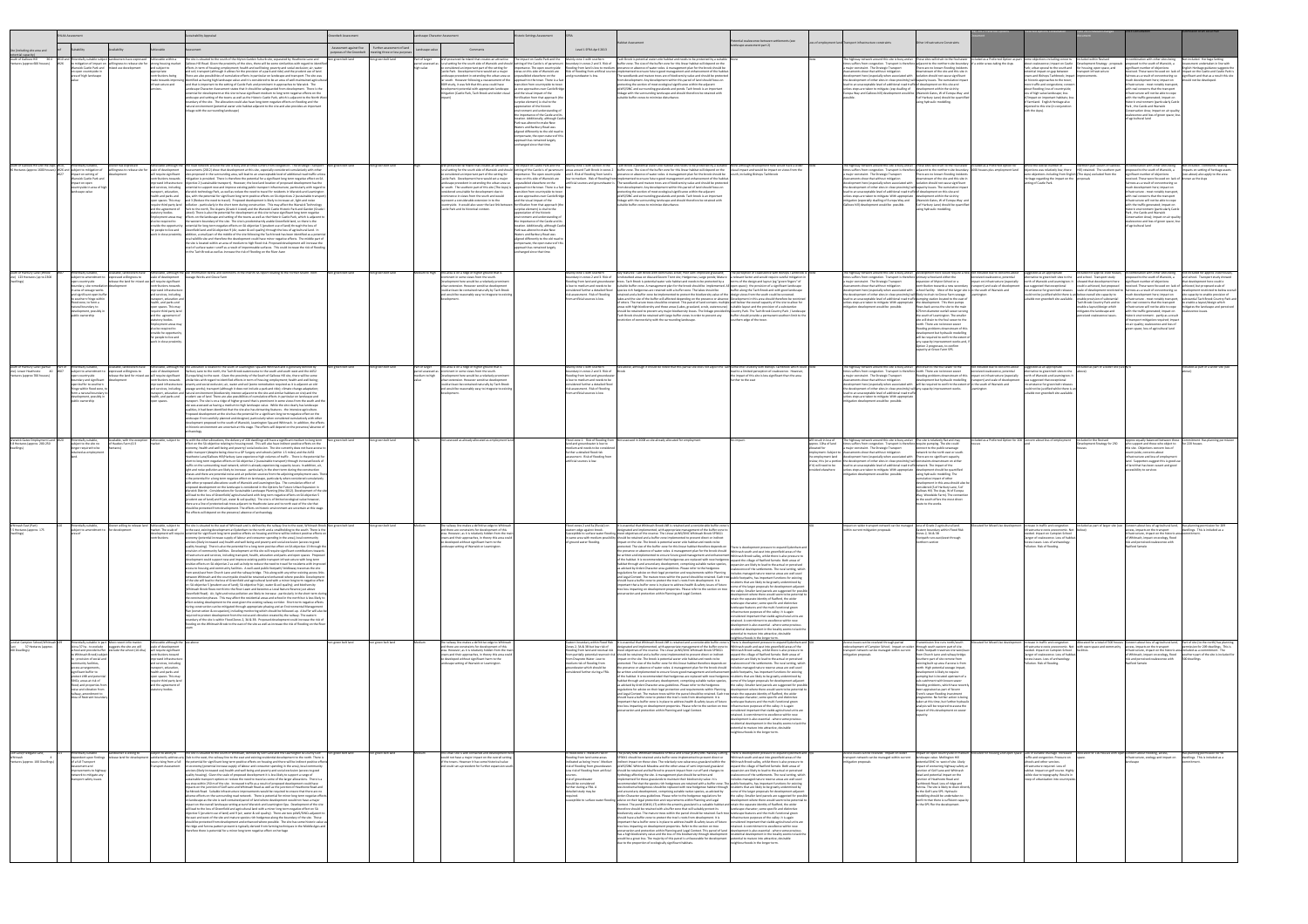|                                                                                                                      | <b>SHLAA Assessment</b><br><b>Sustainability Appraisal</b>                                                                                                                                                                                                                                                                                                                                                                                                                                                                                                      |                                                                                                                                                                                                                                                                                                                                                                                                                                                                                                                                                                                                                                                                                                                                                                                                                                                                                                                                                                                                                                                                                                                                                                                                                                                                                                                                                                                                                                                                                                                                                                                                                                                                                                                                                                                                                                                                                                                                                                                                                                                                                                                                                                                                                 | Landscape Character Assessment<br>Greenbelt Assessment                                                                                                                                                                                                                                                                                                                                                                                                                                                                                                                                                                                                                                                                                                                                                                                                                                                                                               |                 | <b>Historic Settings Assessment</b>                                                                                                                                                                                                                                                                                                                                                                                                                                                                                                                                                                                                                                                                                                                                                                                                                                                                                                                                                                  | Habitat Assessment |                                                                                                                                                                                                                                                                                                                                                                    | Potential coalescence between settlements (see<br>Loss of employment land Transport infrastructure constraints                                                                                                                                                                                                                                                                                                                                                                                                                                                                                                                                                                                                                                                                                                                                                                                                                                                                                                                                                                                                                                                                                                                                                                                                                                                                                                                                                                                                                                                                                                                                                                                                                                                                                                                                                                                                                                                                                                                                                                                                                                                                                                                                                                                                                                                                                                                                                     |                                                                                                                                                                                                                                                                                                                                                                                                                                          |                                                                                                                                                                                                                                                                                                 | Other infrastructure Constraints                                                                                                                                                                                                                                                                                                        |                                                                                                                                                                                                                                                                                                                                                                                                                                    | 13 Consultation                                                                                                                                                                                                        |                                                                                                                                                                                                                                                                                                                                                   | Submission Draft Local Plan                                                                                                                                                                               |                                                                                                                                                                                                          |
|----------------------------------------------------------------------------------------------------------------------|-----------------------------------------------------------------------------------------------------------------------------------------------------------------------------------------------------------------------------------------------------------------------------------------------------------------------------------------------------------------------------------------------------------------------------------------------------------------------------------------------------------------------------------------------------------------|-----------------------------------------------------------------------------------------------------------------------------------------------------------------------------------------------------------------------------------------------------------------------------------------------------------------------------------------------------------------------------------------------------------------------------------------------------------------------------------------------------------------------------------------------------------------------------------------------------------------------------------------------------------------------------------------------------------------------------------------------------------------------------------------------------------------------------------------------------------------------------------------------------------------------------------------------------------------------------------------------------------------------------------------------------------------------------------------------------------------------------------------------------------------------------------------------------------------------------------------------------------------------------------------------------------------------------------------------------------------------------------------------------------------------------------------------------------------------------------------------------------------------------------------------------------------------------------------------------------------------------------------------------------------------------------------------------------------------------------------------------------------------------------------------------------------------------------------------------------------------------------------------------------------------------------------------------------------------------------------------------------------------------------------------------------------------------------------------------------------------------------------------------------------------------------------------------------------|------------------------------------------------------------------------------------------------------------------------------------------------------------------------------------------------------------------------------------------------------------------------------------------------------------------------------------------------------------------------------------------------------------------------------------------------------------------------------------------------------------------------------------------------------------------------------------------------------------------------------------------------------------------------------------------------------------------------------------------------------------------------------------------------------------------------------------------------------------------------------------------------------------------------------------------------------|-----------------|------------------------------------------------------------------------------------------------------------------------------------------------------------------------------------------------------------------------------------------------------------------------------------------------------------------------------------------------------------------------------------------------------------------------------------------------------------------------------------------------------------------------------------------------------------------------------------------------------------------------------------------------------------------------------------------------------------------------------------------------------------------------------------------------------------------------------------------------------------------------------------------------------------------------------------------------------------------------------------------------------|--------------------|--------------------------------------------------------------------------------------------------------------------------------------------------------------------------------------------------------------------------------------------------------------------------------------------------------------------------------------------------------------------|--------------------------------------------------------------------------------------------------------------------------------------------------------------------------------------------------------------------------------------------------------------------------------------------------------------------------------------------------------------------------------------------------------------------------------------------------------------------------------------------------------------------------------------------------------------------------------------------------------------------------------------------------------------------------------------------------------------------------------------------------------------------------------------------------------------------------------------------------------------------------------------------------------------------------------------------------------------------------------------------------------------------------------------------------------------------------------------------------------------------------------------------------------------------------------------------------------------------------------------------------------------------------------------------------------------------------------------------------------------------------------------------------------------------------------------------------------------------------------------------------------------------------------------------------------------------------------------------------------------------------------------------------------------------------------------------------------------------------------------------------------------------------------------------------------------------------------------------------------------------------------------------------------------------------------------------------------------------------------------------------------------------------------------------------------------------------------------------------------------------------------------------------------------------------------------------------------------------------------------------------------------------------------------------------------------------------------------------------------------------------------------------------------------------------------------------------------------------|------------------------------------------------------------------------------------------------------------------------------------------------------------------------------------------------------------------------------------------------------------------------------------------------------------------------------------------------------------------------------------------------------------------------------------------|-------------------------------------------------------------------------------------------------------------------------------------------------------------------------------------------------------------------------------------------------------------------------------------------------|-----------------------------------------------------------------------------------------------------------------------------------------------------------------------------------------------------------------------------------------------------------------------------------------------------------------------------------------|------------------------------------------------------------------------------------------------------------------------------------------------------------------------------------------------------------------------------------------------------------------------------------------------------------------------------------------------------------------------------------------------------------------------------------|------------------------------------------------------------------------------------------------------------------------------------------------------------------------------------------------------------------------|---------------------------------------------------------------------------------------------------------------------------------------------------------------------------------------------------------------------------------------------------------------------------------------------------------------------------------------------------|-----------------------------------------------------------------------------------------------------------------------------------------------------------------------------------------------------------|----------------------------------------------------------------------------------------------------------------------------------------------------------------------------------------------------------|
| Site (including site area and<br>otential capacity)<br>Land at Woodside Farm, Whitnash L14                           | Suitability<br>otentially suitable,                                                                                                                                                                                                                                                                                                                                                                                                                                                                                                                             | Achievable<br>Assessment<br>andowner is willing to<br>Achievable subject to<br>As with the other allocations, the delivery of 280 dwellings will have a significant medium to long term Non green belt land                                                                                                                                                                                                                                                                                                                                                                                                                                                                                                                                                                                                                                                                                                                                                                                                                                                                                                                                                                                                                                                                                                                                                                                                                                                                                                                                                                                                                                                                                                                                                                                                                                                                                                                                                                                                                                                                                                                                                                                                     | Assessment against five<br>Further assessment of land<br>purposes of the Greenbelt   meeting three or less purposes<br>Ion green belt land                                                                                                                                                                                                                                                                                                                                                                                                                                                                                                                                                                                                                                                                                                                                                                                                           | Landscape value | Comments<br>Although this site is partly on high ground, if                                                                                                                                                                                                                                                                                                                                                                                                                                                                                                                                                                                                                                                                                                                                                                                                                                                                                                                                          |                    | Level 1 SFRA April 2013<br>Low risk of flooding from land and                                                                                                                                                                                                                                                                                                      | The small section of woodland is of high biodiversity value and should be protected There is development pressure to expand Sydenham and N/A                                                                                                                                                                                                                                                                                                                                                                                                                                                                                                                                                                                                                                                                                                                                                                                                                                                                                                                                                                                                                                                                                                                                                                                                                                                                                                                                                                                                                                                                                                                                                                                                                                                                                                                                                                                                                                                                                                                                                                                                                                                                                                                                                                                                                                                                                                                       | landscape assessment part 2)                                                                                                                                                                                                                                                                                                                                                                                                             |                                                                                                                                                                                                                                                                                                 | Access issues can be resolved. Impact on wider                                                                                                                                                                                                                                                                                          |                                                                                                                                                                                                                                                                                                                                                                                                                                    | Footpath runs north/south through site. Allocated for Housing and Open Space Increase in traffic and congestion.                                                                                                       |                                                                                                                                                                                                                                                                                                                                                   | Allocated together with other sites Concern about access, in particular, but   Has planning permission for 250                                                                                            |                                                                                                                                                                                                          |
| 11 Hectares (approx. 250                                                                                             | Area of Restraint boundary within 2 years                                                                                                                                                                                                                                                                                                                                                                                                                                                                                                                       | subject to amendment to release land for development market. The scale of<br>effect on the SA objective relating to housing need. This will also have indirect positive effects on the<br>development will require<br>conomy, health and well being and poverty/ social exclusion. The site currently does not have access to<br>contributions towards<br>public transport (despite being close to a GP Surgery and schools (within 1.5 miles) and the B4087<br>mproved infrastructur<br>achbrook Road/Harbury Lane experiences high volumes of traffic. There is the potential for short to lor<br>and services. Existing<br>term negative effects on SA objective 2 (sustainable transport) through increased levels of traffic on the<br>agreement allows for<br>rrounding road network, which is already experiencing capacity issues. In addition, air, light and noise<br>relocation of electricity<br>oollution are likely to increase - particularly in the short term during the construction phases. It is<br>cabling if necessary.<br>onsidered that suitable mitigation will be set out through development management policies in the Loca:<br>Plan and will also be available at the project level to address negative effects. Development of the site wil<br>lead to the loss of Greenfield with long term negative effects on the prudent use of land and there is the<br>potential for minor long term negative effects on the landscape; however, it is considered that a sensitive<br>approach to design would help to avoid negative impacts. There is the potential for a long term negative<br>effect on the historic environment as: there are a number of listed buildings adjacent the western<br>boundary; a Registered park and Garden adjacent to the south part of the site and given the heritage of<br>the surrounding area there is likely to be archaeology present on the site                                                                                                                                                                                                                                                                                               |                                                                                                                                                                                                                                                                                                                                                                                                                                                                                                                                                                                                                                                                                                                                                                                                                                                                                                                                                      |                 | ensitively developed it could be a relatively discree<br>urban extension.                                                                                                                                                                                                                                                                                                                                                                                                                                                                                                                                                                                                                                                                                                                                                                                                                                                                                                                            |                    | reservoir risk from Draycote Water.<br>roundwater which should be<br>considered further during a FRA                                                                                                                                                                                                                                                               | residual risk from partially potential from development, including designation and implementation of a buffer zone of 50 Whitnash south and east into greenfield areas of the<br>metres around the site. This is to prevent damage to the woodland site from direct Whitnash Brook valley, whilst there is also pressure to<br>Low to medium risk of flooding from limpact of root damage, or from indirect issues including changes to site hydrology, lexpand the village of Radford Semele. Both areas of<br>compaction, and increased temperature from development. With mature trees in expansion are likely to lead to the actual or perceived<br>the woodland, it is important that a buffer zone is in place to address health &<br>safety issues of future tree loss impacting on development properties. It is<br>ecommended that the species rich hedgerows are retained with a buffer zone. The public footpaths, has important functions for existing<br>ess biodiverse hedgerows should be replaced with new hedgerow habitat through residents that are likely to be greatly undermined by<br>and around any development, comprising suitable native species, as advised by some of the larger proposals for development adjacent<br>Arden Character area guidelines. Please refer to the hedgerow regulations for<br>advice on their legal protection and requirements within Planning and Legal<br>Context. The mature trees within the parcel should be retained. Each tree should<br>have a buffer zone to protect the tree's roots from development. It is important  landscape character, some specific and distinctive<br>that a buffer zone is in place to address health & safety issues of future tree loss  landscape features and the multi-functional green<br>mpacting on development properties. New areas of tree planting should<br>ompensate for the loss of the scattered trees within the parcel. All planting should considered important that viable agricultural units are<br>be native and sourced locally. Please refer to the section on tree preservation and retained. A commitment to excellence within new<br>rotection within Planning and Legal Context. Any development within this parcel   development is also essential - where some previous<br>would need to consider the area of woodland and have suitable mitigation for any residential development in the locality seems to lack the<br>hedgerow losses. | coalescence of the settlements. The rural setting, which<br>ncludes managed nature reserve areas are well used<br>the valley. Smaller land parcels are suggested for possible<br>evelopment where there would seem to be potential to<br>retain the separate identity of Radford, the wider<br>nfrastructure purposes of the valley. It is again<br>ootential to mature into attractive, desirable<br>neighbourhoods in the longer term. |                                                                                                                                                                                                                                                                                                 | transport network can be managed within current<br>mitigation proposals                                                                                                                                                                                                                                                                 | Underground electricity cable hard<br>along boundary. There is a 225mm<br>diameter foul sewer crossing the west<br>of the site. There are no known sewer<br>flooding problems downstream of this<br>development but hydraulic modelling<br>will be required to confirm the extent<br>any capacity improvement works and to<br>confirm capacity at Grove Farm SPS.sit<br>which drains to the Grove Farm SPS<br>located to the south |                                                                                                                                                                                                                        | infrastructure costs uneconomic. Not<br>needed. Impact on Campion School.<br>Danger of coalescence. Loss of habitat.<br>Access issues. Loss of archaeology.<br>Pollution. Risk of flooding. Additiona<br>pressure on services                                                                                                                     | in the south as part of Masterplan   also about impact on wider highway   dwellings. This is included as a<br>network and the on landscape, loss of commitment.<br>agricultural land and infrastructure   |                                                                                                                                                                                                          |
| Former Ridgeway School and<br>adjoining land,<br>Montague Road,<br>Warwick<br>349 Hectares approx. (80<br>dwellings) | ssessment but since<br>vacated. Potential SINC1<br>south of site adjacent to<br>canal. Potential air and<br>noise pollution from<br>adjacent established<br>employment areas to<br>south and east. Suitable<br>subject to buffer to<br>existing employment are                                                                                                                                                                                                                                                                                                  | ccupied at time of SHLAA Part of site available within Achievable subject to<br>The delivery of 50 dwellings has the potential for a long term positive effect on SA objective 12 through $N/F$<br>period 2013-2018<br>market and land being<br>helping to meet the housing needs of the area. This has the potential for indirect positive effects on the<br>economy, health and well being and poverty and social exclusion. The site has good access to public<br>transport leading to Warwick's Centre with a bus stop within approximately 50 m from the site and local<br>services and community facilities within 1 mile. There is the potential for a short to long term negative<br>effect on SA objective 2 (sustainable transport) through increased traffic and for minor long term positive<br>effects on the prudent use of land and the landscape as the regeneration of the site and delivery of new<br>high quality housing and open space would help to renew and strengthen the character/ sense of place of<br>the area creating an attractive place for people to live. The effects on historic environment and natural<br>nvironment are considered to be uncertain at this stage. However, the allocation has potential local<br>wildlife site adjacent the southern part of the site which could be indirectly affected. It is recommended<br>that a buffer is provided between development and the adjacent pLWS. It is also recommended that<br>strong environmental policies are developed to: encourage sustainable design; to protect and encourage<br>enhancement of the natural environment; and to include provision for green infrastructure. Air, light and<br>noise pollution are likely to increase - particularly in the short term during the construction phases. There<br>ire also potential noise and air pollution from adjacent employment area to east and south and as the<br>site is on Brownfield land there is potential contamination to be present. It is recommended that a surve<br>is carried out to identify the extent of pollution and suggest mitigation as appropriate                                                                                |                                                                                                                                                                                                                                                                                                                                                                                                                                                                                                                                                                                                                                                                                                                                                                                                                                                                                                                                                      |                 |                                                                                                                                                                                                                                                                                                                                                                                                                                                                                                                                                                                                                                                                                                                                                                                                                                                                                                                                                                                                      |                    | ood zone 1. High risk of surface<br>water flooding, opportunities to<br>improve the situation should be<br>considered during the FRA                                                                                                                                                                                                                               |                                                                                                                                                                                                                                                                                                                                                                                                                                                                                                                                                                                                                                                                                                                                                                                                                                                                                                                                                                                                                                                                                                                                                                                                                                                                                                                                                                                                                                                                                                                                                                                                                                                                                                                                                                                                                                                                                                                                                                                                                                                                                                                                                                                                                                                                                                                                                                                                                                                                    |                                                                                                                                                                                                                                                                                                                                                                                                                                          | site includes a depot<br>building. However in<br>September 2012 the<br>owner informed the<br>ouncil of their desire<br>retain the depot and r<br>elease it for<br>development                                                                                                                   | The eastern part of the None. Location within urban area means<br>rnatives transport modes are possible                                                                                                                                                                                                                                 | infrastructure. Hydraulic modelling SHLAA site (3.49 hectares/80<br>mprovements would be required. sites in the urban area to come                                                                                                                                                                                                                                                                                                 | dedium potential impact on sewerage The larger site area of the original<br>would be required to confirm if capacity dwellings) was allocated as one of four<br>orward in Phase 1                                      | for allocation at a higher density to<br>take into account the urban<br>location of the site (1.8<br>hectares/72 dwellings)                                                                                                                                                                                                                       | Due to landowner now wishing to In general development here was<br>retain the employment part of the supported although concerns raised<br>site, a reduced area is suggested about loss of playing fields | ncluded. The adjacent site (currently<br>used as a depot by the County Council) i<br>now available as well. This would give a<br>total site capacity of up to 100 dwellings                              |
| Land at Station Approach,<br>Leamington Spa. 4.47                                                                    | Conservation Area. Part available. Alternative<br>part Opportunity Site<br>supporting mixed use<br>development. Bus Depot<br>currently in use. Some<br>protected trees. Limited<br>access. Noise from railway<br>line and bus depot.<br>Potentially suitable subjer<br>to comprehensive<br>redevelopment.                                                                                                                                                                                                                                                       | The site is understood to It is expected to have similar effects (albeit slightly greater given the large size) to the allocation at the<br>Site abuts Leamington Spa Majority of site vacant and<br>be achievable, subject to Former Ridgway School on: housing; employment; health and well being; poverty and social exclusion; the<br>Hectares (approx. 220 Dwellings) employment allocation, location for bus depot the market and prudent use of land; and the natural environment and landscape. The effects on air, water and soil are<br>similar to those identified for the allocation at Leamington Spa Fire Station although there is a potential<br>required<br>relocation of the bus<br>depot. The scale of<br>existing noise source from the railway. The effects regarding travel and transport are positive as the site is<br>development will require situated within Leamington Spa adjacent to the railway track and in close proximity to the railway station<br>contributions towards<br>and therefore has good access to public transport. In addition, the effects on crime are more certain and<br>mproved infrastructure<br>considered to be positive in the long-term as the development also has the potential to improve what is<br>and services. This may<br>considered a crime hotspot (Warwick District Council, Community Protection Officers). The site abuts the<br>require third party land Leamington Spa Conservation so there is the potential for a negative effect; however, careful planning<br>and design of development could help to enhance the setting of the Conservation with a long term<br>and the agreement of<br>statutory bodies.<br>positive effect on heritage. There are some protected trees on site and these should be protected from<br>levelopment and retained where possible                                                                                                                                                                                                                                                                                                                                                                    |                                                                                                                                                                                                                                                                                                                                                                                                                                                                                                                                                                                                                                                                                                                                                                                                                                                                                                                                                      |                 |                                                                                                                                                                                                                                                                                                                                                                                                                                                                                                                                                                                                                                                                                                                                                                                                                                                                                                                                                                                                      |                    | lood Zone 1. Low risk of surface<br>water flooding. Low to medium risk<br>of flooding from groundwater - loca<br>isk should be considered during a                                                                                                                                                                                                                 |                                                                                                                                                                                                                                                                                                                                                                                                                                                                                                                                                                                                                                                                                                                                                                                                                                                                                                                                                                                                                                                                                                                                                                                                                                                                                                                                                                                                                                                                                                                                                                                                                                                                                                                                                                                                                                                                                                                                                                                                                                                                                                                                                                                                                                                                                                                                                                                                                                                                    |                                                                                                                                                                                                                                                                                                                                                                                                                                          | site for employment<br>uses and the eastern<br>part of the site as an<br>Opportunity Site for<br>mixed uses. The Station<br>Area Development Brie<br>suggests a mix of<br>business and residentia<br>uses, depending upor<br>he relationship betwe<br>the bus depot and any<br>residential use. | The Local Plan allocates Current access issues could be resolved if the site is Low potential impact on sewerage<br>the western part of the developed comprehensively                                                                                                                                                                   | be required to assess sewer capacity on the proposals for mixed housing<br>combined sewer overflow.                                                                                                                                                                                                                                                                                                                                | The site was included as a committed<br>infrastructure. Hydraulic modelling will housing site for 150 dwellings based<br>and performance on a downstream and employment uses in the Station<br>Area Development Brief. | allocation for 220 dwellings.<br>Following the sale of parts of the depot<br>site to the Homes and<br>Communities Agency and a<br>Registered Housing Provider, the<br>omprehensive development of<br>the site for housing is looking more<br>likely. The Council is working with<br>Stagecoach to assist with the<br>relocation of the Bus Depot. | he site was included as a housing Mixed support and objections. Concern Site included. Work progressed on<br>about loss of the car park and the bus relocation of existing bus depot                      |                                                                                                                                                                                                          |
| Leamington Cricket Club. 3.19<br>Hectares (approx. 70 Dwellings)                                                     | the loss of sport &<br>site is adjacent to<br>Leamington Spa<br>Conservation Area. There<br>are localised flooding<br>problems across the<br>northern boundary.<br>Lillington Brook traverses<br>this northern boundary<br>and is culverted under par<br>of the site. There is a filled<br>pond on the line of the<br>culvert which is potentia<br>contaminated land.<br>Potentially suitable subjer<br>to the satisfactory<br>relocation of existing<br>sports facilities and the<br>satisfactory attenuation of<br>flood water                                | Policy restrictions include The site is not currently Subject to the<br>available but the owners have satisfactory relocation o<br>recreation facilities, which indicated a willingness to the existing club<br>are still in active use. The relocate should a suitable site<br>ecome available<br>There is the potential for minor long term negative effects on the prudent use of land, health and the<br>landscape as the site is Greenfield land surrounded by existing development and would result in the loss<br>of sports and recreational facility. Potential effects on historic environment are considered to be negative<br>at this stage as there are a number of listed buildings to the west of the allocation; the site is adjacent to<br>the Leamington Spa Conservation Area; and given the heritage of Leamington Spa, there is likely to be<br>irchaeology present on the site. It is recommended that Local Plan policies are developed to protect and<br>enhance heritage assets, including their setting, and require mitigation is available to address potential<br>negative effects. In relation to travel and transport, the site has good access to public transport with a bus<br>stop within approximately 50 m from the site. There is the potential for short to long term negative<br>effects on SA objective 2 (sustainable transport) through increased levels of traffic on the surrounding<br>road network. Air, light and noise pollution are likely to increase - particularly in the short term during the<br>construction phases. This may affect the residential areas surrounding the site. There also may be some<br>contamination in the filled pond on the site. There have also been some localised flooding problems alon<br>the northern boundary. It is expected that mitigation will be available at the development management<br>level to deal with any additional run-off caused by the additional impermeable surfaces as a result of<br>development                                                                                                                                                                                                    |                                                                                                                                                                                                                                                                                                                                                                                                                                                                                                                                                                                                                                                                                                                                                                                                                                                                                                                                                      |                 |                                                                                                                                                                                                                                                                                                                                                                                                                                                                                                                                                                                                                                                                                                                                                                                                                                                                                                                                                                                                      |                    | Not located in flood zones 2 or 3                                                                                                                                                                                                                                                                                                                                  |                                                                                                                                                                                                                                                                                                                                                                                                                                                                                                                                                                                                                                                                                                                                                                                                                                                                                                                                                                                                                                                                                                                                                                                                                                                                                                                                                                                                                                                                                                                                                                                                                                                                                                                                                                                                                                                                                                                                                                                                                                                                                                                                                                                                                                                                                                                                                                                                                                                                    |                                                                                                                                                                                                                                                                                                                                                                                                                                          | None                                                                                                                                                                                                                                                                                            | None. Location within urban area means alternatives High potential impact on sewerage Not included as a housing allocation -<br>transport modes are possible                                                                                                                                                                            | nfrastructure. There is a combined<br>sewer crossing the site. There are<br>known capacity issues downstream of<br>the site and capacity improvements are<br>likely to be required subject to hydrauli                                                                                                                                                                                                                             | concerns about loss of viable local<br>sporting facility                                                                                                                                                               | Not included as a housing<br>allocation - concerns about loss o<br>viable local sporting facility                                                                                                                                                                                                                                                 |                                                                                                                                                                                                           | Not included as a housing allocation -<br>concerns about loss of viable local<br>sporting facility                                                                                                       |
| Leamington Fire Station                                                                                              | Potentially suitable<br>subject to satisfying                                                                                                                                                                                                                                                                                                                                                                                                                                                                                                                   | Potentially achievable<br>Site currently in use so<br>subject to relocation of<br>ailability is subject to<br>highway safety issues satisfactory relocation of existing use.<br>isting use.                                                                                                                                                                                                                                                                                                                                                                                                                                                                                                                                                                                                                                                                                                                                                                                                                                                                                                                                                                                                                                                                                                                                                                                                                                                                                                                                                                                                                                                                                                                                                                                                                                                                                                                                                                                                                                                                                                                                                                                                                     |                                                                                                                                                                                                                                                                                                                                                                                                                                                                                                                                                                                                                                                                                                                                                                                                                                                                                                                                                      |                 |                                                                                                                                                                                                                                                                                                                                                                                                                                                                                                                                                                                                                                                                                                                                                                                                                                                                                                                                                                                                      |                    | Flood zone 1. Low to medium risk of<br>surface water flooding. Medium risk<br>of ground water flooding- should be<br>investigated further through a FRA.                                                                                                                                                                                                           |                                                                                                                                                                                                                                                                                                                                                                                                                                                                                                                                                                                                                                                                                                                                                                                                                                                                                                                                                                                                                                                                                                                                                                                                                                                                                                                                                                                                                                                                                                                                                                                                                                                                                                                                                                                                                                                                                                                                                                                                                                                                                                                                                                                                                                                                                                                                                                                                                                                                    |                                                                                                                                                                                                                                                                                                                                                                                                                                          |                                                                                                                                                                                                                                                                                                 | None. Location within urban area means alternatives There are combined sewers to the west lincluded as one of four sites within concern about need to ensure fore<br>transport modes are possible                                                                                                                                       | upstream of phase 1 of a flood<br>alleviation scheme, which has alleviate<br>capacity issues in the local area.<br>Hydraulic modelling should be<br>undertaken to confirm that the<br>development does not affect the leve<br>of protection offered by the flood<br>alleviation scheme.                                                                                                                                            | and east of the site. The site is located urban area for 50 dwellings in phase 1 service is maintained                                                                                                                 | urban area for 60 dwellings in                                                                                                                                                                                                                                                                                                                    | Included as one of four sites within generally supported, although some Included as one of four sites within<br>station for Leamington                                                                    | concern about impact on parking in the urban area for 60 dwellings in phase 2<br>area and the need to maintain a local fire Proposals for relocation of fire station to<br>southern sites is progressing |
| Warwickshire College, Warwick L36<br>New Road, Leamington Spa.<br>5.78 Hectares (approx. 300                         | No policy restrictions.<br>Physical constraints<br>include Flood Zones 2, 3<br>& 3B along south eastern<br>perimeter of site.<br>Protected trees in north<br>east corner. Railway runs<br>along western boundary.<br>er Leam potential SIM<br>o south east of site.<br>Adjacent to Leamington<br>Spa Conservation Area.<br>Spa Gardens Registered<br>Park and Garden of Specia<br>Historic Interest to the<br>south east. Site<br>satisfactory subject to<br>mitigation against noise<br>from railway and<br>protection of assets of<br>acknowledged importance | Site currently in use - not Achievable in latter<br>rently available<br>phase of plan period<br>subject to relocation of<br>There is the potential for minor long term positive effects on the prudent use of land and the landscape as<br>existing use.<br>he site is Brownfield land with existing poor quality structures. The regeneration of the site and delivery<br>of new high quality housing and open space would help to renew and strengthen the character/ sense of<br>place of the area creating an attractive place for people to live. There is potential for minor negative<br>effects on historic environment as: there is one listed building to the east of the site; the site is adjacent<br>to a register park and garden; the site is within the Leamington Spa Conservation Area <sup>11</sup> ; and given the<br>heritage of Leamington Spa, there is likely to be archaeology present on the site. In relation to travel and<br>transport, the site has good access to public transport with a bus stop within the site, although at this<br>stage, little detail is known about existing traffic and transport issues and how the allocation will affect<br>them. There is the potential for short to long term negative effects on SA objective 2 (sustainable<br>transport) through increased levels of traffic on the surrounding road network. In addition, ar, light and<br>noise pollution are likely to increase - particularly in the short term during the construction phases. This<br>may affect the residential areas surrounding the site. In addition, the presence of the railway adjacent the<br>western border of the site could mean that noise could negatively affect any new development. There is<br>the potential for a significant long term negative effect on climate change adaptation as the south eastern<br>perimeter of the site is identified as having medium to high probability of flooding <sup>21</sup> . Residential<br>development should be directed away from areas of high flood risk. The allocation would result in the loss<br>of employment land and land for education leading to long-term negative effects unless it is re-provided |                                                                                                                                                                                                                                                                                                                                                                                                                                                                                                                                                                                                                                                                                                                                                                                                                                                                                                                                                      |                 |                                                                                                                                                                                                                                                                                                                                                                                                                                                                                                                                                                                                                                                                                                                                                                                                                                                                                                                                                                                                      |                    | Mainly flood zone 1 with southern N<br>boundary in flood zones 2 and 3. Lov<br>risk of surface water flooding. Low<br>risk of flooding from groundwater -<br>local risk should be considered durir                                                                                                                                                                 |                                                                                                                                                                                                                                                                                                                                                                                                                                                                                                                                                                                                                                                                                                                                                                                                                                                                                                                                                                                                                                                                                                                                                                                                                                                                                                                                                                                                                                                                                                                                                                                                                                                                                                                                                                                                                                                                                                                                                                                                                                                                                                                                                                                                                                                                                                                                                                                                                                                                    |                                                                                                                                                                                                                                                                                                                                                                                                                                          |                                                                                                                                                                                                                                                                                                 | None. Location within urban area means alternatives Low potential impact on sewerage  Included as one of 4 housing sites<br>transport modes are possible                                                                                                                                                                                | infrastructure. Hydraulic modelling will within the urban area (for 300<br>be required to assess sewer capacity dwellings) in Phase 3<br>and performance on a downstream<br>combined sewer overflow.                                                                                                                                                                                                                               |                                                                                                                                                                                                                        | Concern from College that relocation Not included as a housing<br>unlikely within the Plan Period<br>allocation following<br>presentations from College                                                                                                                                                                                           |                                                                                                                                                                                                           | Not included as a housing allocation<br>following representations from College                                                                                                                           |
| Riverside House, Milverton Hill,<br>Leamington Spa. 1.75<br>Hectares (approx. 50 Dwellings)                          | site is within Flood Zones existing use<br>2, 3A & 3B. Protected<br>trees throughout the site.<br>Site partly within or<br>adjacent to Leamington<br>Spa Conservation Area.<br>River Leam potential SINC<br>to the south of the site.<br>Spa Gardens Registered<br>Park and Garden of<br>Historic Interest to south<br>of the site. Buildings on<br>Portland Place frontage to<br>east of site all Listed Grade<br>II. Suitable in part (1.08<br>hectares). Site currently in                                                                                   | Approximately 38% of the Subject to relocation of<br>Subject to relocation of<br>existing use<br>The allocation will provide land for 60 dwellings on brownfield land to meet the current (and potentially<br>additional) residential needs in the area. It is expected to have similar effects to the allocation at the<br>Former Ridgeway School on: housing; employment; health and well being; poverty and social exclusion;<br>the prudent use of land; and the natural environment and landscape. The effects on air, water and soil are<br>similar to those identified for the allocation at Leamington Spa Fire Station. The effects regarding travel<br>and transport are more positive as the site has good access to public transport leading to Warwick's<br>Centre with a bus stop within approximately 50 m from the site. It is within walking distance of<br>Leamington Town centre. Potential effects on historic environment are considered to be negative at this<br>stage as there are a number of listed buildings adjacent the western boundary; is adjacent the<br>Leamington Spa Conservation Area; there is a Registered park and Garden adjacent the south part of the<br>site; and given the heritage of the surrounding area, there is likely to be archaeology present on the site.<br>All these assets are likely to be directly/ indirectly affected by the development of the allocation site.<br>There is the potential for a significant long term negative effect on climate change adaptation as<br>approximately 38% of the site is identified as having medium to high probability of flooding. However,<br>area proposed for residential development does not include the flood risk area                                                                                                                                                                                                                                                                                                                                                                                                                                                                                |                                                                                                                                                                                                                                                                                                                                                                                                                                                                                                                                                                                                                                                                                                                                                                                                                                                                                                                                                      |                 |                                                                                                                                                                                                                                                                                                                                                                                                                                                                                                                                                                                                                                                                                                                                                                                                                                                                                                                                                                                                      |                    | lood zones 1, 2 and 3. High risk of<br>surface water flooding - opportunitie<br>to improve the situation should be<br>considered through the FRA. Low to<br>medium risk of flooding from<br>groundwater - should be considered<br>further through the FRA.                                                                                                         |                                                                                                                                                                                                                                                                                                                                                                                                                                                                                                                                                                                                                                                                                                                                                                                                                                                                                                                                                                                                                                                                                                                                                                                                                                                                                                                                                                                                                                                                                                                                                                                                                                                                                                                                                                                                                                                                                                                                                                                                                                                                                                                                                                                                                                                                                                                                                                                                                                                                    |                                                                                                                                                                                                                                                                                                                                                                                                                                          | Site currently in                                                                                                                                                                                                                                                                               | ocation within urban means alternatives transport Low potential impact on sewerage lincluded as one of 4 sites within the<br>employment (office) use. modes are possible. No specific strategic traffic<br>mitigation measures required. Can be<br>accommodated with the wider mitigation proposals. The surface water sewer discharges | infrastructure. There are combined and urban area for 50 dwellings in Phase 3<br>surface water sewers crossing the site.<br>directly to the watercourse to the<br>south. There are no known capacity<br>issues downstream of the site.<br>Hydraulic modelling will be required to<br>confirm whether any capacity<br>improvements will be required.                                                                                |                                                                                                                                                                                                                        |                                                                                                                                                                                                                                                                                                                                                   | about loss of Council offices and parking   following a detailed feasibility study                                                                                                                        | Generally supported although concern   Included, with capacity increased to 100                                                                                                                          |
| ormer IBM car Park (Opus 40<br>Hectares (approx. 100 dwellings)                                                      | olicy restrictions include   Owner had expressed^<br>land. Access would require for housing<br>further investigation. The<br>proximity to the cemetery<br>would require ground<br>investigation works. There<br>are some protected tree:<br>on the site. Mitigation of<br>noise and air pollution<br>from A46 - buffer required.<br>Potentially suitable subject<br>to site not being required<br>for employment and<br>provision of buffer to A46                                                                                                              | Achievable subject to a<br>The site is a former car park situated adjacent to the A46, existing employment uses and the Warwick [N]<br>the loss of employment willingness to release the site strong market and<br>Cemetery. The site is not being allocated for housing as it is considered to be more suitable for<br>employment. The provision of employment at this site will have a long term positive effect on the<br>appropriate<br>contributions towards<br>economy and reducing the need for the residents of Kenilworth to travel for employment. Improved<br>infrastructure and<br>-ccessibility to employment opportunities will also have long term positive effects on health and well<br>being. The site is previously developed land so will have a positive effect on the SA objective relating to<br>services<br>the prudent use of land. The key sustainability issues with regard to this site are the potential impacts of<br>noise and atmospheric pollution generated from the A46 and the presence of cemetery adjacent to the<br>site. The proximity to the cemetery would require ground investigation works and project level<br>assessments would ensure that any adverse effects on the cemetery are avoided. A buffer will be<br>required between the development and A46 to minimise the potential impacts from noise and<br>atmospheric pollution. Access to the site would also need to be investigated further but it is considered<br>that this can be addressed at the project level. There are some protected trees on the site that would<br>need to be retained and protected from development. The effects on Crime are uncertain at this stage<br>and will depend on the design and layout finalised at the development management level. The Local Plan<br>policy that considers design should take account of the Safer Places: The Planning System and Crime<br>Prevention Guidance (September 2004                                                                                                                                                                                                                                                                |                                                                                                                                                                                                                                                                                                                                                                                                                                                                                                                                                                                                                                                                                                                                                                                                                                                                                                                                                      |                 |                                                                                                                                                                                                                                                                                                                                                                                                                                                                                                                                                                                                                                                                                                                                                                                                                                                                                                                                                                                                      |                    | Vot within flood zones 2 or 3                                                                                                                                                                                                                                                                                                                                      |                                                                                                                                                                                                                                                                                                                                                                                                                                                                                                                                                                                                                                                                                                                                                                                                                                                                                                                                                                                                                                                                                                                                                                                                                                                                                                                                                                                                                                                                                                                                                                                                                                                                                                                                                                                                                                                                                                                                                                                                                                                                                                                                                                                                                                                                                                                                                                                                                                                                    |                                                                                                                                                                                                                                                                                                                                                                                                                                          | Yes, suitable for<br>employment uses                                                                                                                                                                                                                                                            | cation at edge of urban means alternatives<br>sport modes are possible. No specific strategic<br>traffic mitigation measures required. Can be<br>ccommodated with the wider mitigation proposals. sewer to the south west of the site.                                                                                                  | infrastructure. A foul sewer would need considered to be more suitable as an<br>to be requisitioned to join the foul employment site<br>There are known capacity issues<br>downstream and the impact of the<br>development should be assessed using<br>hydraulic modelling to determine the<br>extent of any required capacity<br>mprovements.                                                                                     | High potential impact on sewerage Not included as a housing allocation -                                                                                                                                               | Vot included as a housing<br>allocation - considered to be more<br>suitable as an employment site                                                                                                                                                                                                                                                 |                                                                                                                                                                                                           | ncluded for 107 houses - loss of<br>employment land compensated by<br>provision in Kenilworth and south of                                                                                               |
| ilasshouse Lane/Crewe Lane 37.3 K18<br>Hectares (approx. 650 Dwellings)                                              | subject to Green Belt<br>amendment; significant developers/promoters<br>buffer to contain surface<br>water, protect properties<br>from noise, Scheduled<br>Ancient Monument,<br>Ancient Woodland and<br>potential LWS; and<br>amendment to Green Belt<br>boundary.                                                                                                                                                                                                                                                                                              | Potentially suitable in part, Available – the site is still in   Achievable with a strong<br>use but in the control of a housing market and<br>subject to appropriate<br>contributions<br>being made towards<br>improving infrastructur<br>and services<br>The site currently does not have access to public transport (despite being close to a GP Surgery and<br>schools (within 1.5 miles) and there are also issues with access to and from the site in term of visibility.<br>There is the potential for short to long term negative effects on SA objective 2 (sustainable transport)<br>through increased levels of traffic on the surrounding road network. In addition, ar, light and noise<br>pollution are likely to increase - particularly in the short term during the construction phases and this may<br>affect the residential areas to the west of the site. In addition, the presence of the A46 to the east could<br>be a potential nuisance source for new development. It is considered that suitable mitigation will be set<br>out through development management policies in the Local Plan and will also be available at the project<br>level to address negative effects. Furthermore, development of the site will result in the loss of high grad<br>agricultural land leading to minor negative effects on soil and would lead to the loss of Greenfield and<br>Green Belt Land with the potential for a significant long term negative effect on the prudent use of land.                                                                                                                                                                                                                                                                                                                                                                                                                                                                                                                                                                                                                                                                                                         | 1 - Meets 3 of the 5<br>urposes of Green Belt:<br>parcel K4 contains part of<br>contributes to preventing Glasshouse Wood which is both<br>sprawl from Kenilworth in an an Ancient Woodland and a<br>asterly direction<br>cheduled Ancient Monument it<br>contributes to preserving also borders Stoneleigh Abbey<br>which is a Registered Park and<br>he setting and special<br>haracter of Kenilworth<br>Garden. For secondary<br>Retention of green belt land<br>constraints parcel K4 is bordered<br>will encourage recycling of<br>to the east by the A46.<br>derelict and other urban land. Parcel K4 contains a large<br>commercial use in the form of a<br>training and conference centre.<br>The landscape study identifies<br>that the A46 corridor creates an<br>enclosure and a notable visible<br>break from the wider<br>countryside, further<br>development along the A46<br>would not have major impacts<br>upon the wider landscape |                 | n terms of Primary Constraints,  K4 – 1 (Low Value)  Glasshouse Lane presently forms a definitive edge to<br>the east side of Kenilworth at this location and<br>appears to enable the agricultural landuse to have<br>continued in K4 without obvious urban fringe conflicts<br>lowever it could be argued that the A46 road has<br>already undermined the historic landscape continuity<br>between Kenilworth and the Avon valley and that it is<br>the A46 corridor that forms the real interface betwee<br>the settlement and the rural landscape setting. It<br>might be demonstrated that further development up<br>to the A46 corridor would not have major impacts to<br>the wider landscape context. Existing mature<br>egetation would allow this area to be visually<br>ontained whilst sensitive design could extend this<br>enclosure. It is considered that area K4 could be<br>identified for a further level of detailed study and<br>consideration for removal from the Green Belt. |                    | The site is within Flood Zone 1<br>Flooding from Land is deemed Low -<br>a few small areas indicated as being<br>'less' susceptible to surface water<br>flooding.<br>Flooding from Groundwater - Low to<br>Medium - The local risk of<br>groundwater should be considered<br>further during a FRA.<br>Flooding from Artificial Sources is<br>considered to be low. | No assessment undertaken as part of Warwick District Habitat Assessment 2008. ISee JGBS (site not assessed in further landscape study). In/a                                                                                                                                                                                                                                                                                                                                                                                                                                                                                                                                                                                                                                                                                                                                                                                                                                                                                                                                                                                                                                                                                                                                                                                                                                                                                                                                                                                                                                                                                                                                                                                                                                                                                                                                                                                                                                                                                                                                                                                                                                                                                                                                                                                                                                                                                                                       |                                                                                                                                                                                                                                                                                                                                                                                                                                          |                                                                                                                                                                                                                                                                                                 | Improvements to Thickthorn Roundabout - with new There are isolated known sewer<br>access of island and into site<br>Improvements to St John's Gyratory                                                                                                                                                                                 | flooding problems downstream of this but not allocated<br>development, which have recently been<br>appraised as part of Severn Trent's<br>sewer flooding investment programme.<br>No further action is being taken at this<br>time, but the impact of development or<br>these properties should be assessed.<br>Further hydraulic analysis will be<br>equired to assess the impact of this<br>development on sewer capacity.       |                                                                                                                                                                                                                        | Identified as a potentially suitable site Representations from developers with Identified as a potentially suitable<br>control of land to suggest that it<br>site but not allocated<br>should be removed from the Green<br>Belt and allocated in the Plan or at the<br>very least, safeguarded.                                                   |                                                                                                                                                                                                           | Not allocated                                                                                                                                                                                            |